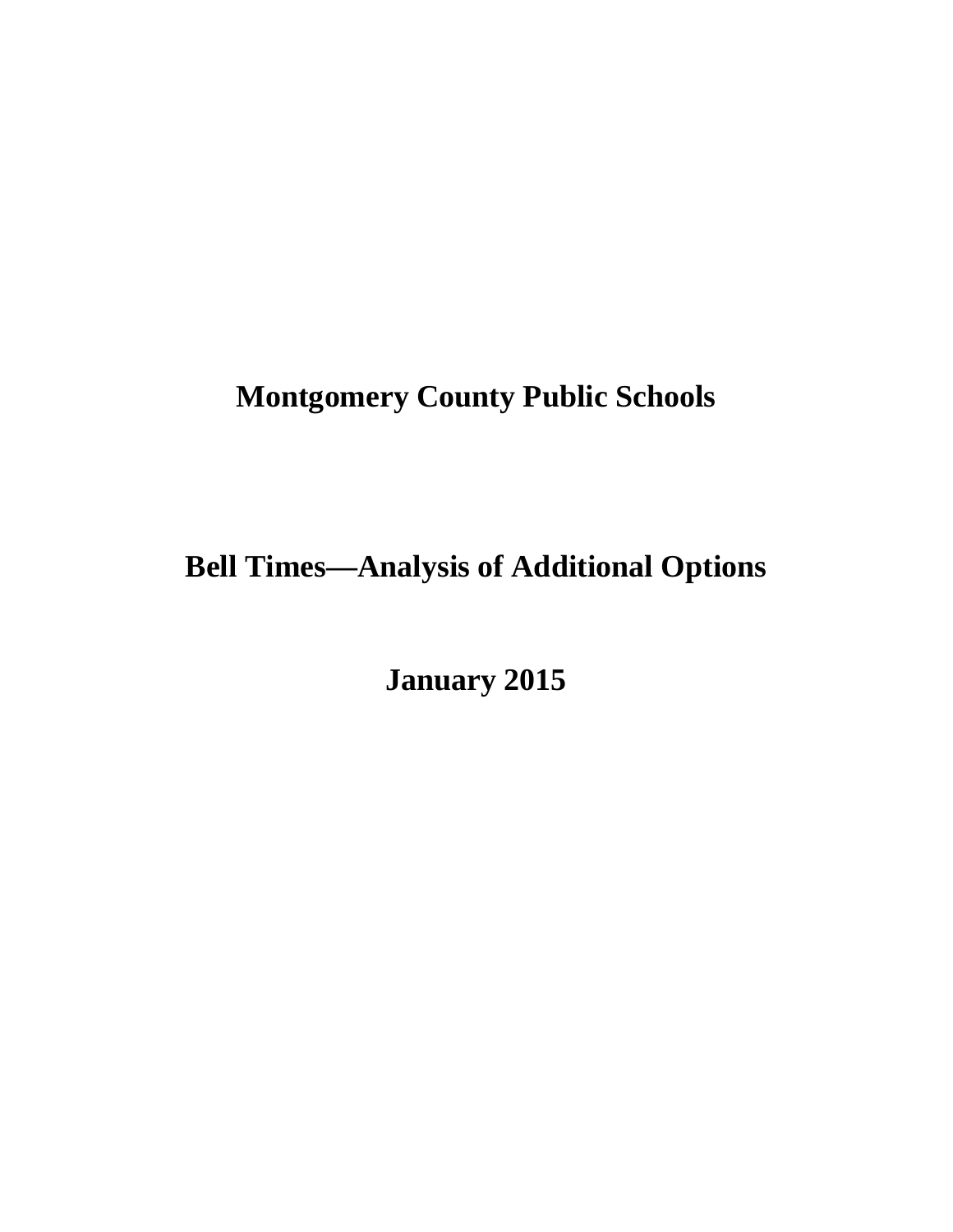# **Table of Contents**

| Appendix C: Executive Summary: Study of Safe and Healthy School Hours for Maryland |
|------------------------------------------------------------------------------------|
|                                                                                    |
|                                                                                    |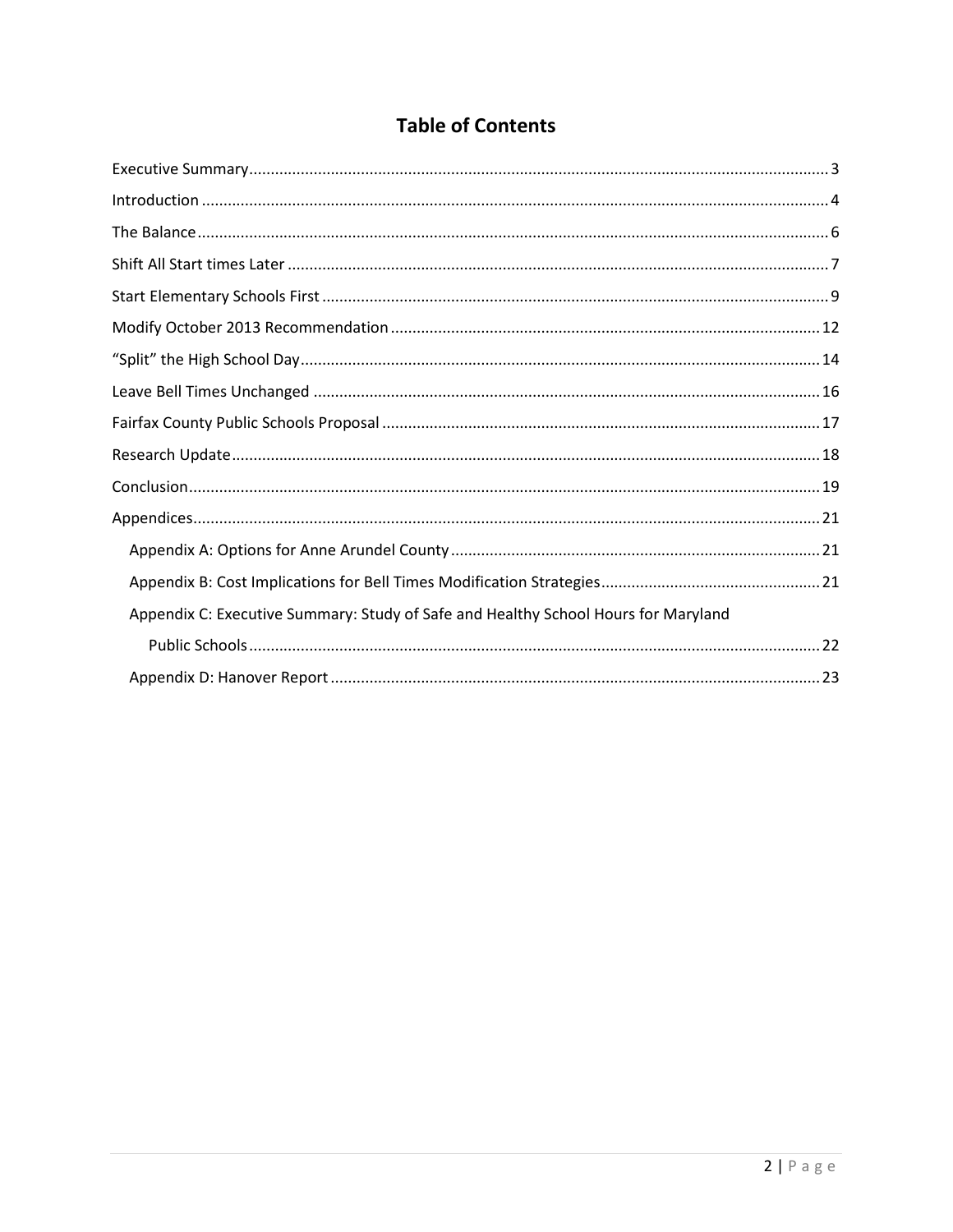# **Executive Summary**

In October 2013, Montgomery County Public Schools (MCPS) superintendent of schools, Dr. Joshua P. Starr, presented to the Montgomery County Board of Education (Board) a recommendation to consider delaying high school start times by 50 minutes. The recommendation also started middle schools 10 minutes earlier and did not change the elementary start times but extended the elementary school day by 30 minutes to accommodate needed adjustments to the transportation plan. Further, the addition of 30 minutes to the elementary school day would enhance the time spent in school by adding time for art, music, physical education, or a foreign language and/or extending lunch and recess. The recommendation was based on the findings of the 2013 Bell Times Work Group that MCPS high school students would benefit from later start times.

During the months following the superintendent's recommendation, MCPS sought feedback from a broad range of stakeholders, including students, staff, parents, and other community members, through an extensive outreach effort including numerous community town hall meetings, surveys, an e-mail drop box, and other avenues of input. On June 17, 2014, the superintendent of schools presented a report to the Board that included a summary of the wide range of feedback and the costs of implementing this plan, including the additional transportation costs and the cost to extend the elementary school day by 30 minutes. A summary of the outreach efforts were included in the June 2014 *Superintendent's Proposal on Changing Bell Times: Review of Stakeholder Input and Analysis of Operational Impact*. The superintendent did not recommend that the Board proceed with this plan due to the high cost to implement it and the fiscal challenges that MCPS likely would be facing in Fiscal Year (FY) 2016 and FY 2017. The Board carefully considered the report and passed a resolution requesting that the superintendent review lower-cost options, not to exceed \$10 million, for changing the start times and identify the implications of these options. The Board also asked for information on what is referred to below as a "split" schedule—starting high schools at two times; an analysis of a similar Fairfax County Public Schools (FCPS) proposal and factors that made the FCPS proposal less costly than the MCPS proposal; and an updated review of available sleep research.

Each option presented in this report includes estimated costs and a brief summary of the implications of the changes. The options that were considered for this report include:

- Shift start times for all schools 20 minutes or 35 minutes later (retaining the current order and length of school day)
- Start elementary schools first (with variations for start times and length of school day)
- Modify the superintendent's October 2013 proposal to reduce costs
- "Split" the high school day into two start times (leaving unchanged elementary and middle school start times and length of school day)
- Leave bell times unchanged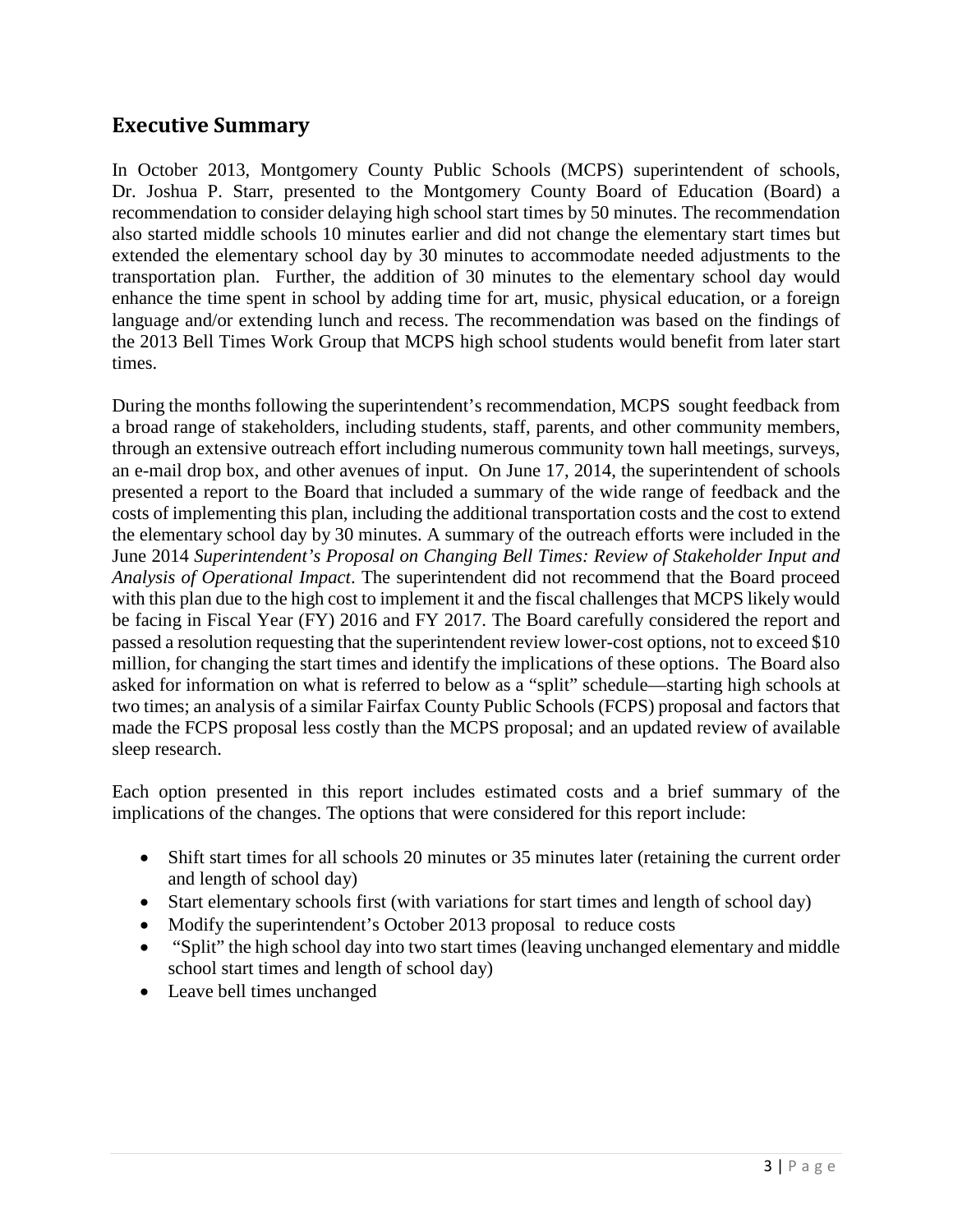# **Introduction**

The current bell times schedule for Montgomery County Public Schools (MCPS) was designed in 1993 and began as a cost savings measure that has been effective in managing the transportation needs of certain programs such as magnet programs, immersion programs, consortia, and other special programs that have been started since then. While it is the most cost effective option yet developed, the bell schedule created a 7:25 a.m. high school start time that was a topic of debate in Montgomery County in the late 1990s and then again over the past few years. The 7:25 a.m. start means that most high school students board buses by 6:45 a.m. While the start time may be considered problematic for high school students getting sufficient sleep, the school end time for high schools has been supported in the years since it was implemented, as many high school students use the after-school hours for employment, internships, caring for younger siblings, or after-school extracurricular activities. There is significant concern that high school end times after the current 2:10 p.m. dismissal would create some limitations on some of these responsibilities and interests.  $<sup>1</sup>$  $<sup>1</sup>$  $<sup>1</sup>$ </sup>

Adjustments to the MCPS bell times schedule were considered by the Montgomery County Board of Education (Board) in 1997–1999, and most recently in 2013–2014. Each time, the key concerns associated with suggested changes have been the impact on traditions that have developed about how high school students currently use after-school hours; the transportation costs associated with other potential schedules; and the impact of changing the schedule on elementary school and middle school students, their parents, MCPS staff, and the community.

The formula for transporting a large number of students in the most cost-effective manner possible is to reuse a bus fleet as many times as possible over the longest possible window of time, and still maintain acceptable start and end times for schools at all levels. Since 1993, and during intervening years of severe budget shortages, MCPS has refined this formula to create the safest, most cost-effective, and efficient transportation service possible for a school system that transports approximately 100,000 students daily.

While the formula is straightforward in concept, the logistical reality in MCPS is complex. The transportation structure in place since 1993 depends on four start times. The order of opening schools used by MCPS currently starts with high school, then middle school, then two separate opening times for elementary schools. Prior to 1993, MCPS elementary schools started at varying times, the earliest beginning at  $8:00$  a.m.<sup>[2](#page-3-1)</sup> and the latest start at  $9:25$  a.m. The half-hour differential between the length of the day at high and middle schools (with a 6-hour and 45-minute day) and elementary schools (with a 6-hour and 15-minute day) is used during the morning rush hour to allow delays due to the volume of traffic.

Many parents who have participated in discussions about bell times expressed a preference for a school day that starts about 8:00 a.m. and ends at approximately 3:00 p.m. However, the cost of

<span id="page-3-0"></span><sup>&</sup>lt;sup>1</sup> A 2014 MCPS survey showed that 19 percent of high school students perceived a later start time would make it harder for them to pick up a sibling after school; 46 percent thought it would be harder to get a job after school; 49 percent thought it would be harder to participate in athletic practices or events; and 52 percent thought it would be harder to participate in after-school activities or clubs. MCPS, Superintendent's Proposal on Changing Bell Times: Review of Stakeholder Input and Analysis of Operational Impact, June 2014, p. 13. l

<span id="page-3-1"></span><sup>2</sup> MCPS, Changing Bell Times: Report of the Bell Times Work Group, January 1998, p. 2.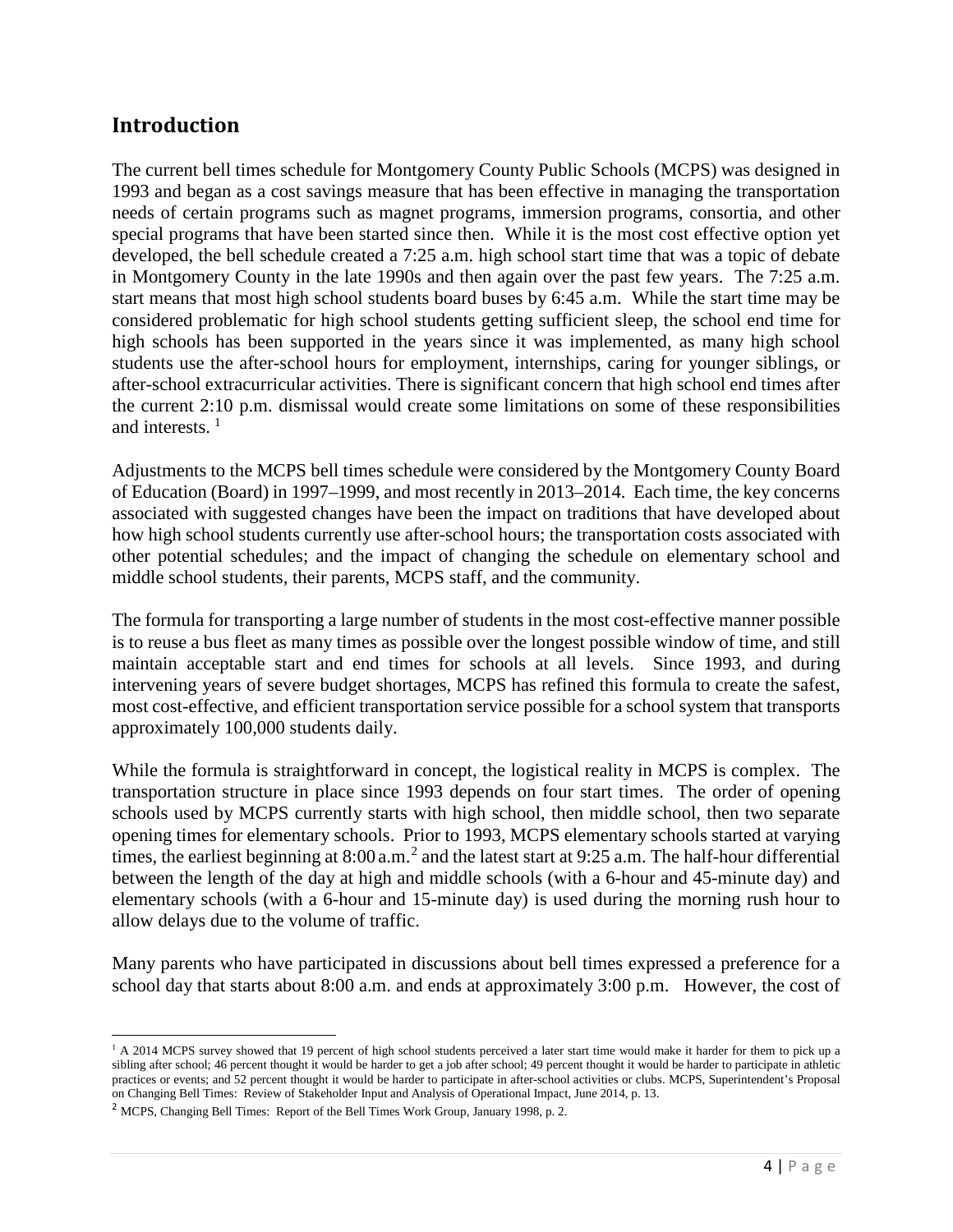opening all schools at the same time is not practical as it would nearly quadruple the existing MCPS transportation fleet and budget.

MCPS and neighboring school districts in Maryland and Virginia are aware of the emerging research describing the potential health and safety benefits of high school students getting more sleep which supports the body of research that has developed since the mid-1980s. Each school district comes to the issue of more sleep for teenagers with its own traditions, constraints, and priorities. In Montgomery County, tradition is for high schools to start first, then middle schools, with elementary schools starting last. Conversely, in Loudoun County, Virginia, the tradition is for most elementary schools to start at 7:50 a.m., followed by middle schools, then high schools starting at 8:55 or 9:00 a.m. In Fairfax County, Virginia, the tradition is for elementary schools to start throughout the morning at various times between 7:40 and 9:20 a.m., and a recently approved schedule, to go into effect in the 2015–2016 school year, will start middle schools at 7:30 a.m. before high schools that will start at 8:15 a.m. Anne Arundel County Public Schools is currently considering four options but has not taken any action at the time of this publication.<sup>[3](#page-4-0)</sup>

In October 2013, Dr. Joshua P. Starr, MCPS superintendent of schools, presented to the Board a recommendation to consider delaying high school start times by leaving elementary start times unchanged and starting middle schools 10 minutes earlier. The proposal pushed back high school start times by 50 minutes and extended the elementary school day by 30 minutes to accommodate needed adjustments to the transportation plan and to enhance the time in school for elementary school students by adding time for art, music, physical education, a foreign language, and/or extending lunch and recess. The recommendation was based on the review of available research by the 2013 Bell Times Work Group and their findings that the current MCPS high school start time of 7:25 a.m. may negatively impact the ability of MCPS high school students to get sufficient sleep.

During the months following the superintendent's October 2013 recommendation, MCPS sought feedback from a broad range of stakeholders, including students, staff, parents, and other community members through an extensive outreach effort that included surveys, town hall meetings, e-mail drop box, and other avenues for input. The public input process that followed the announcement of the superintendent's recommendation revealed the following:

- While 78 percent of parents surveyed<sup>[4](#page-4-1)</sup> supported the shift of high school start times, community forum participants expressed concern about the portion of the October 2013 proposal that called for making the elementary school day the same length as middle and high school days.
- Elementary school students and elementary school staff responded least favorably to the recommendation.
- Parents and middle school students who were impacted the least (a 10-minute adjustment) were most in favor of the recommendation.
- High school students and high school staff members were evenly divided in their support and opposition.

<sup>&</sup>lt;sup>3</sup> See Appendix A  $\overline{\phantom{a}}$ 

<span id="page-4-1"></span><span id="page-4-0"></span><sup>4</sup> MCPS, *Superintendent's Proposal on Changing Bell Times: Review of Stakeholder Input and Analysis of Operational Impact*, June 2014, p. 10.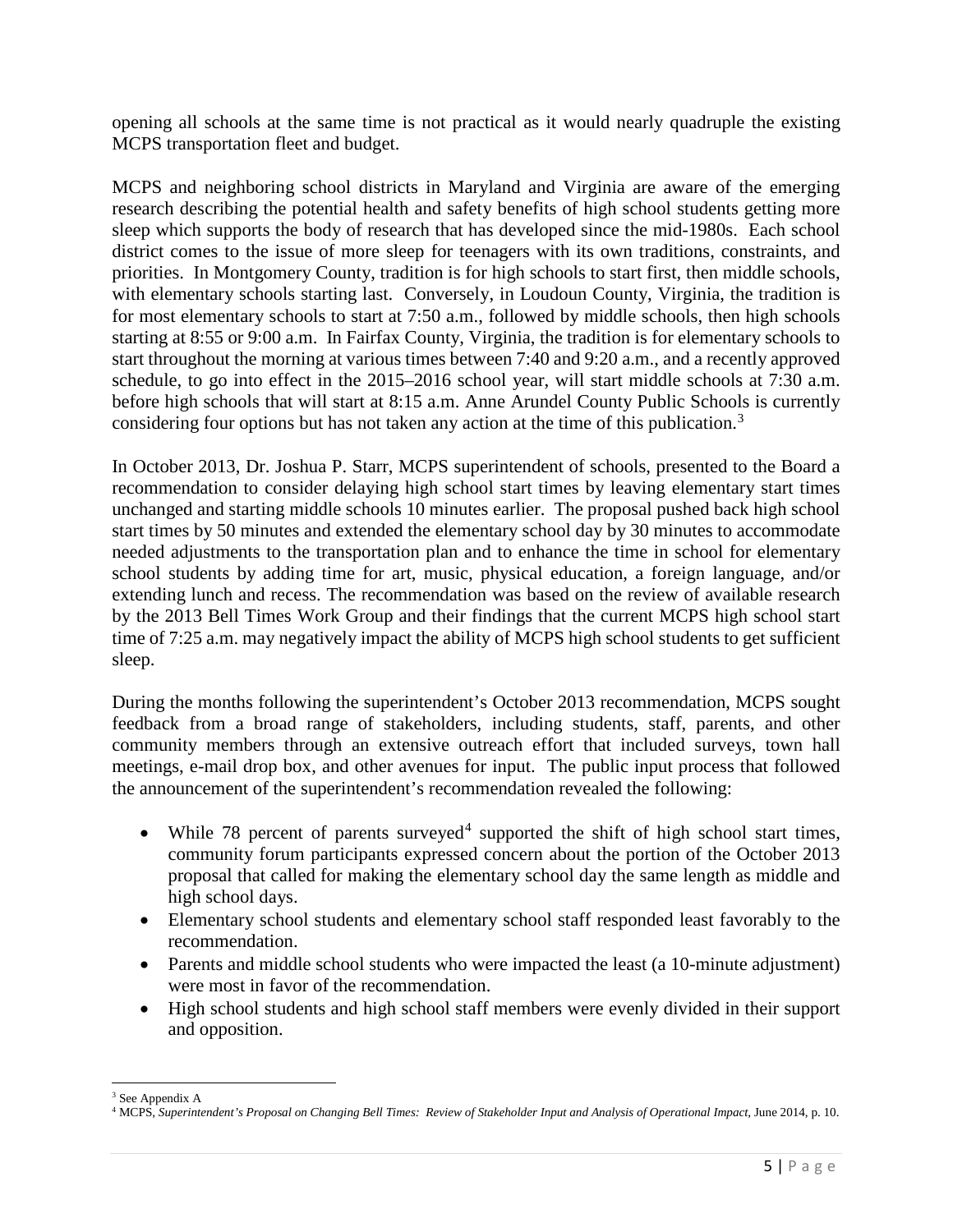On June 17, 2014, the MCPS Board considered the broad-based feedback to the October 2013 recommendation. In response to the mixed feedback and the significant costs of the recommendation, the Board passed a resolution requesting that the superintendent of schools review lower-cost options, not to exceed \$10 million, for changing the start times and identify the implications of these options. The Board raised additional issues by asking for more information on what is referred to below as the "split" schedule—starting high schools at two times; analysis of a similar Fairfax County Public Schools (FCPS) proposal and factors that made the FCPS proposal less costly than the MCPS recommendation; and an updated review of sleep research.

The report that follows describes five strategies for modifying bell times, all at costs not exceeding \$10 million. The strategies include:

- Shift start times for all schools 20 minutes or 35 minutes later (retaining the current order and length of school day)
- Start elementary schools first (with variations for start times and length of school day)
- Modify the superintendent's recommendation from October 2013 to reduce costs
- "Split" the high school day into two start times (leaving unchanged elementary and middle school start times and length of school day)
- Leave bell times unchanged

# **The Balance**

In order to change bell times and still stay within the \$10 million limit put forward by the Board, balancing three factors of time becomes very important. The first factor is the bell time for any school and whether it is too early or too late. The second factor is the amount of time between the first and last bus trips in the mornings and first and last trips in the afternoons, discussed below as the transportation "window of operation." The third is how these elements and the length of the school day interact with the hours of daylight.

Time is money, and this is particularly true of transportation costs. What is needed is a balance that starts schools at reasonable times while using buses and drivers efficiently. Lengthening the window of operation reduces the number of buses and drivers needed, maximizing the number of trips each bus can make daily, and generally saving money.<sup>[5](#page-5-0)</sup> The current MCPS schedule allows for most buses to make four trips daily, referred to as a four-tier plan.

However, under a four-tier plan, there is a limit to the optimal length of the operational window. Lengthening the window too much causes some schools to start exceptionally early or late, interferes with the sleep/wake patterns of students, and pushes student pick-up and drop-off times

<span id="page-5-0"></span><sup>&</sup>lt;sup>5</sup> Each of the four tiers in the current MCPS bell time model requires essentially the same number of buses, about 600 regular routes in each tier. (Special and cross county routes also are equally divided with a buses doing either a high school and a first-tier elementary route or a middle school and a second tier elementary route.) In 1993 there were fewer routes needed at the high school tier and at the second elementary tier. Transportation dollars were saved by having these tiers with fewer bus needs at either end, and the transportation employee's day was commensurately shortened to achieve savings when routes were not needed at those times. However, since 1993, with the addition of consortium schools (which significantly impact the first or high school tier) and other growth (added to the fourth tier or second elementary tier to accommodate new elementary schools and added students) and through constant analysis of "best places" to assign special program hours, the DOT has managed to achieve a best case scenario with exceptional balance in the number of buses serving each tier. Now however, with continually increasing demands, program and student population growth, and increased traffic, this balance is pushed to the limit. l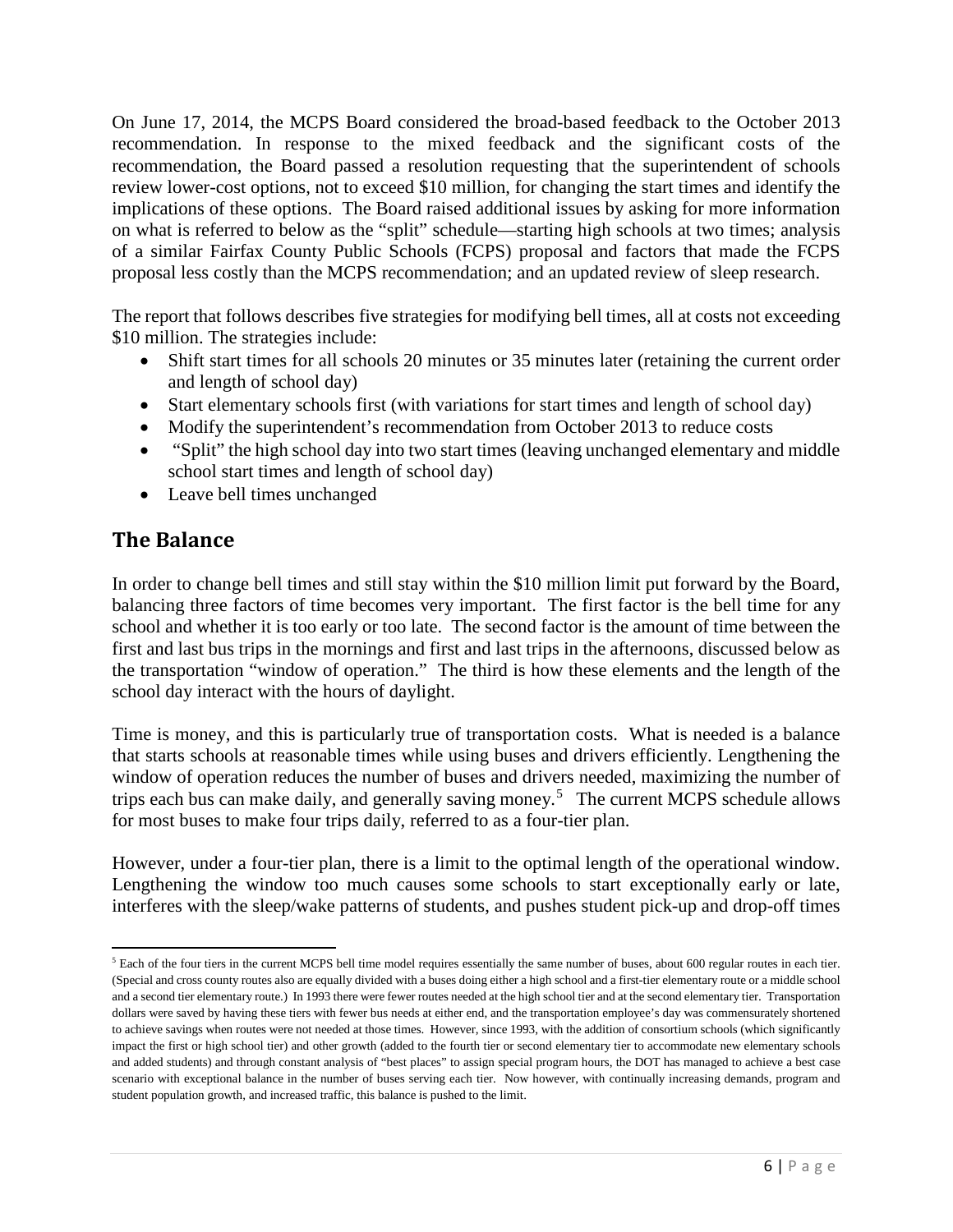to the limits of the hours around dawn and dusk, sometimes referred to as "civil twilight."[6](#page-6-0) Further lengthening the window unnecessarily increases costs with bus drivers sitting idly while waiting to start runs to their next school. To keep first-tier and last-tier schools from opening too early or too late, the window of operation could be shortened. Shortening the window requires routes to be shorter, reduces the number of stops each bus can make, and necessitates costly increases in the size of the fleet to allow for on-time arrivals. Squeezing four tiers of start times and end times between reasonable hours of civil twilight is made more difficult by the unequal lengths of MCPS school days—6 hours and 45 minute school days for middle and high schools, and 6 hours and 15 minutes for elementary schools.

Obviously, the hours of daylight—especially during winter months—play a significant role in this discussion. Under the current bell schedule, many high school students and some middle school students meet buses before dawn. Many after-school activities keep students from arriving home before dusk. The challenge, therefore, is to find the right balance that incorporates these factors and does so within reasonable cost limitations. There is no easy or simple solution to meeting the demands of time without violating the demand to constrain costs. These factors of time and costs are presented in various models below.<sup>[7](#page-6-1)</sup>

# **Shift All Start Times Later**

One of the central tensions described in the October 2013 report was the desire, on the one hand, for a later start to the high school day, and, on the other hand, an early end to the high school day, even if it meant an early start time. Some high school students have existing commitments to after-school jobs or internships and obligations to provide child care for younger siblings.<sup>[8](#page-6-2)</sup> In response to these and other concerns presented in the feedback, two models were developed that shift the start of school for all students at all levels later by 20 and 35 minutes and retain the current order of opening (high schools first, followed by middle schools and elementary schools).

| Level                    | <b>Time</b>              | <b>Length of Day</b> |
|--------------------------|--------------------------|----------------------|
| High School              | 7:25 a.m. $-2:10$ p.m.   | 6 hours, 45 minutes  |
| Middle School            | 7:55 a.m. $-2:40$ p.m.   | 6 hours, 45 minutes  |
| Elementary School Tier 1 | $8:50$ a.m. $-3:05$ p.m. | 6 hours, 15 minutes  |
| Elementary School Tier 2 | $9:15$ a.m. $-3:30$ p.m. | 6 hours, 15 minutes  |

#### CURRENT SCHEDULE DAILY WINDOW OF OPERATION: 190 MINUTES

<span id="page-6-0"></span> $6$  The time around dawn and dusk at which twilight illumination is sufficient under clear weather conditions for objects to be clearly distinguished. <sup>7</sup> Each minute of the morning and afternoon window of operation costs approximately \$130,000 in annual salary expenses for transportation employees (bus operators and attendants).  $\overline{\phantom{a}}$ 

<span id="page-6-2"></span><span id="page-6-1"></span> $8$  A 2014 MCPS survey showed that 19 percent of high school students perceived a later start time would make it harder for them to pick up a sibling after school; 46 percent thought it would be harder to get a job after school; 49 percent thought it would be harder to participate in athletic practices or events; and 52 percent thought it would be harder to participate in after-school activities or clubs. MCPS, *Superintendent's Proposal on Changing Bell Times: Review of Stakeholder Input and Analysis of Operational Impact*, June 2014, p. 13.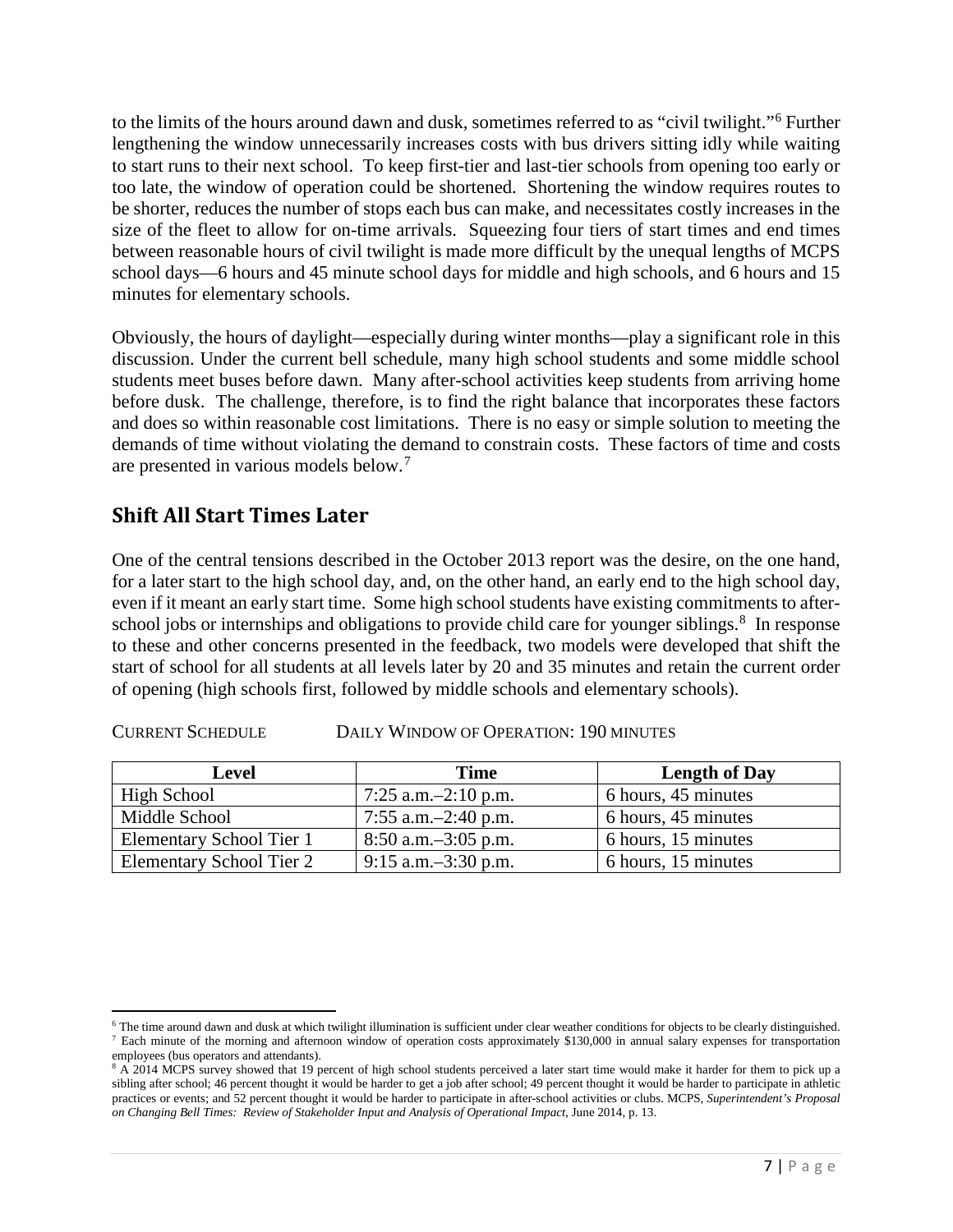#### SHIFT START TIMES FOR ALL SCHOOLS LATER—MODEL 1 WITH A 20-MINUTE DELAY

COST: \$0/MINIMAL DAILY WINDOW OF OPERATION: 190 MINUTES (NO CHANGE)

| Level                    | <b>Time</b>              | <b>Length of Day</b> |
|--------------------------|--------------------------|----------------------|
| High School              | 7:45 a.m. $-2:30$ p.m.   | 6 hours, 45 minutes  |
| Middle School            | $8:15$ a.m. $-3:00$ p.m. | 6 hours, 45 minutes  |
| Elementary School Tier 1 | $9:10$ a.m. $-3:25$ p.m. | 6 hours, 15 minutes  |
| Elementary School Tier 2 | 9:35 a.m. $-3:50$ p.m.   | 6 hours, 15 minutes  |

SHIFT START TIMES FOR ALL SCHOOLS LATER—MODEL 2 WITH A 35-MINUTE DELAY

COST:  $\frac{190 \text{ MINIMAL}}{}$  DAILY WINDOW OF OPERATION: 190 MINUTES (NO CHANGE)

| Level                    | <b>Time</b>              | <b>Length of Day</b> |
|--------------------------|--------------------------|----------------------|
| High School              | $8:00$ a.m. $-2:45$ p.m. | 6 hours, 45 minutes  |
| Middle School            | $8:30$ a.m. $-3:15$ p.m. | 6 hours, 45 minutes  |
| Elementary School Tier 1 | $9:25$ a.m. $-3:40$ p.m. | 6 hours, 15 minutes  |
| Elementary School Tier 2 | $9:50$ a.m. $-4:05$ p.m. | 6 hours, 15 minutes  |

Perhaps the most desirable feature of the start school later models is that all levels are impacted equally and in an incremental fashion. An advisory group of elementary, middle, and high school principals expressed support for a 20 minute later shift for all levels. These models retain the desired feature, as expressed in feedback comments, of the 6 hours, 15 minute school day for elementary students and retains the order of opening so that older siblings who care for elementaryage siblings are able to get out of school before the elementary schools. This model responds to concerns that middle school students with sleep needs similar to high school students gain additional sleep time. Model 2 satisfies the concern among some that no schools start before 8:00 a.m. $9$ 

While elementary students' sleep needs are discussed below, it is acknowledged that later elementary start times are not optimal, for a variety of reasons that include the following: parents needing to leave for work prior to the elementary school bus pick up may need additional child care in the morning, magnet and immersion school students with long bus rides will arrive home later, and students who eat breakfast at school will eat later.<sup>[10](#page-7-1)</sup> The various start and end times proposed for elementary schools are a change from current operations but within the range of customary scheduling options utilized by neighboring school districts.

l

<span id="page-7-0"></span><sup>&</sup>lt;sup>9</sup> The Maryland legislature recently passed legislation authorizing a study to consider requiring all public schools to start no earlier than 8:00 a.m. Should the 8:00 a.m. start time become law, this model would satisfy the requirement. The report of the group conducting the study is due for publication in December 2014.

<span id="page-7-1"></span> $10$  If the elementary community was to consider a 10-minute extension of the elementary school day, the elementary start times would only be 10 minutes later rather than 20 minutes under Model 1, and 25 minutes rather than 35 minutes in Model 2.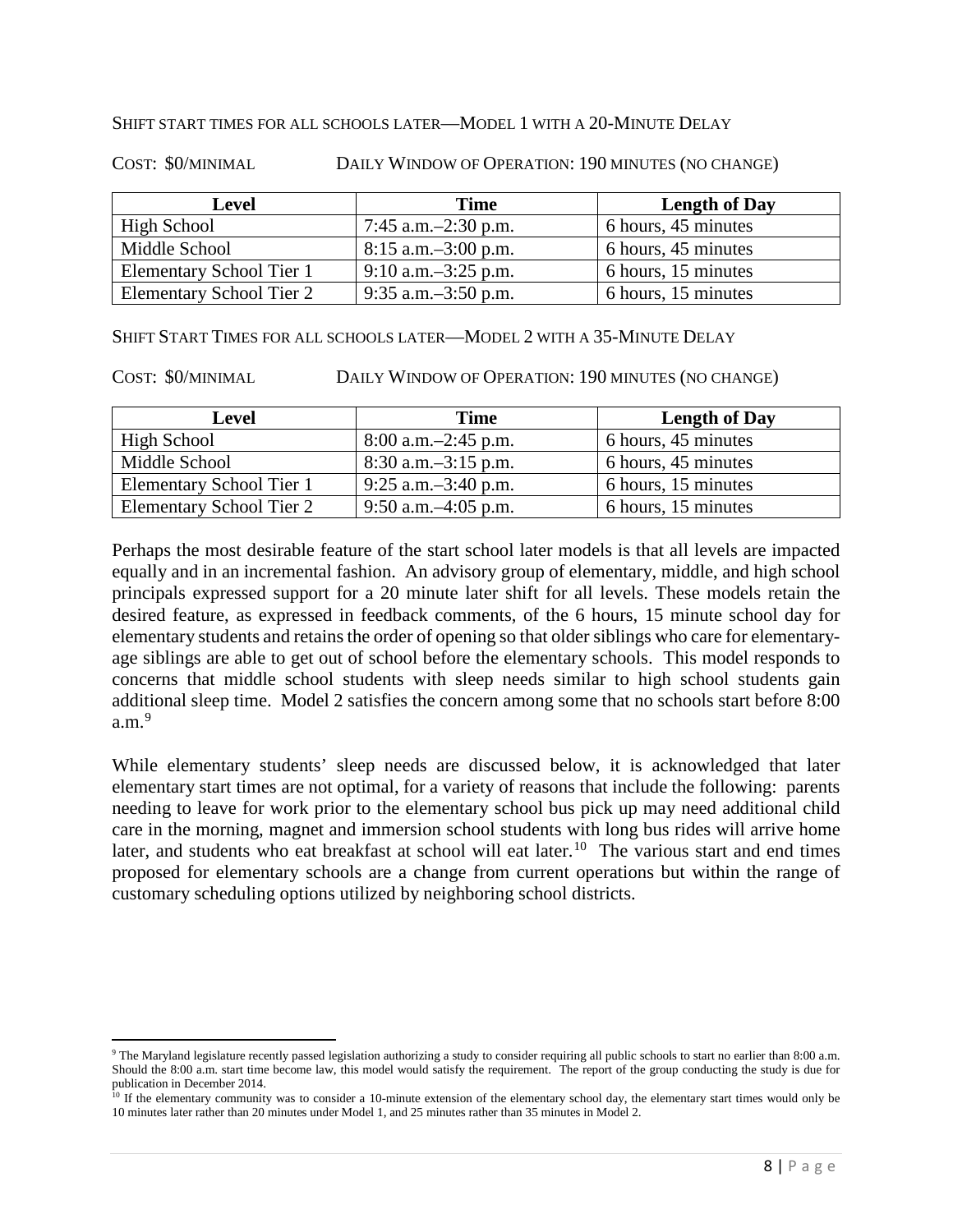COMPARISON OF ELEMENTARY SCHOOL BELL TIMES

| <b>Level</b>                                           | <b>Time</b>                         | <b>Length of Day</b> |  |
|--------------------------------------------------------|-------------------------------------|----------------------|--|
|                                                        | <b>HOWARD COUNTY PUBLIC SCHOOLS</b> |                      |  |
| Elementary School (varies)                             | $8:15$ a.m. $-2:45$ p.m. (earliest) | 6 hours, 30 minutes  |  |
|                                                        | 9:25 a.m. $-3:55$ p.m. (latest)     |                      |  |
| <b>BALTIMORE COUNTY PUBLIC SCHOOLS</b>                 |                                     |                      |  |
| Elementary School (varies)                             | $8:40$ a.m. $-3:10$ p.m. (earliest) | 6 hours, 30 minutes  |  |
|                                                        | 9:20 a.m. $-3:50$ p.m. (latest)     |                      |  |
| FAIRFAX COUNTY PUBLIC SCHOOLS-TO TAKE EFFECT 2015-2016 |                                     |                      |  |
| <b>Elementary School</b>                               | $8:00$ a.m. $-2:45$ p.m. (earliest) | 6 hours, 45 minutes  |  |
| $(varies)^{11}$                                        | 9:20 a.m. $-4:05$ p.m. (latest)     |                      |  |
| <b>LOUDOUN COUNTY PUBLIC SCHOOLS</b>                   |                                     |                      |  |
| Elementary School <sup>12</sup>                        | 7:50 a.m. $-2:35$ p.m.              | 6 hours, 45 minutes  |  |
|                                                        |                                     |                      |  |

## **Start Elementary Schools First**

Prior to 1993, MCPS elementary schools started at varying times, the earliest beginning at 8:00 a.m. and the latest start at 9:25 a.m. The length of elementary school days varied from 6 hours to 6 hours, 10 minutes. One strategy for starting high schools later than the current 7:25 a.m. is to reverse the order of opening and return some elementary schools to start times closer to 8:00 a.m. as has been done in the past. Each model presented below starts elementary schools at two different times but shifts those start times to 8:00 a.m. or earlier. The following four models start elementary schools first, and Models 3 and 4 include modest adjustments to the length of the elementary and middle school days:

CURRENT SCHEDULE DAILY WINDOW OF OPERATION: 190 MINUTES

| Level                           | <b>Time</b>              | <b>Length of Day</b> |
|---------------------------------|--------------------------|----------------------|
| High School                     | 7:25 a.m. $-2:10$ p.m.   | 6 hours, 45 minutes  |
| Middle School                   | 7:55 a.m. $-2:40$ p.m.   | 6 hours, 45 minutes  |
| Elementary School Tier 1        | $8:50$ a.m. $-3:05$ p.m. | 6 hours, 15 minutes  |
| <b>Elementary School Tier 2</b> | $9:15$ a.m. $-3:30$ p.m. | 6 hours, 15 minutes  |

<span id="page-8-0"></span><sup>&</sup>lt;sup>11</sup> Variable start times are used by FCPS to maximize efficiency within geographic regions where traffic patterns vary. MCPS made a decision in 1993 to value the benefits of a standardized bell schedule over the marginal benefits of varied start times and believes public resistance to very early and very late elementary schools would be problematic for MCPS based on elementary parents' and staff members' input.  $\overline{\phantom{a}}$ 

<span id="page-8-1"></span> $12$  These start times represent the majority of Loudoun County elementary schools. There are three exceptions (two starting at 8:15 and one at 8:00 a.m.).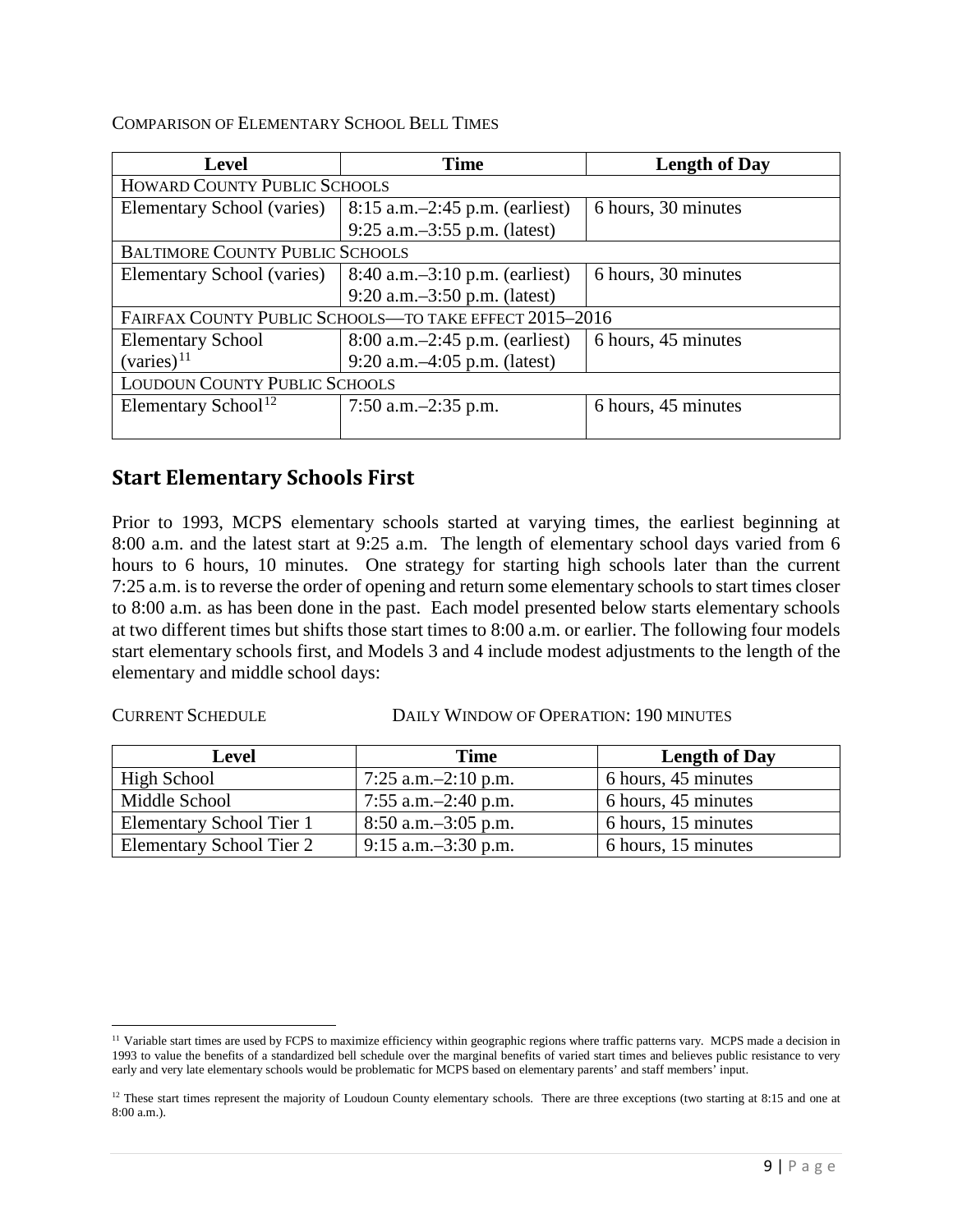# ELEMENTARY FIRST MODEL 1

#### COST: \$2.6 M DAILY WINDOW OF OPERATION: 210 MINUTES<sup>[13](#page-9-0)</sup>

| <b>Level</b>             | <b>Time</b>              | <b>Length of Day</b> |
|--------------------------|--------------------------|----------------------|
| Elementary School Tier 1 | 7:35 a.m. $-1:50$ p.m.   | 6 hours, 15 minutes  |
| Elementary School Tier 2 | $8:00$ a.m. $-2:15$ p.m. | 6 hours, 15 minutes  |
| High School              | $8:45$ a.m. $-3:30$ p.m. | 6 hours, 45 minutes  |
| Middle School            | $9:15$ a.m. $-4:00$ p.m. | 6 hours, 45 minutes  |

ELEMENTARY FIRST MODEL 2

COST: \$5.2 M DAILY WINDOW OF OPERATION: 230 MINUTES<sup>[14](#page-9-1)</sup>

| Level                    | <b>Time</b>              | <b>Length of Day</b> |
|--------------------------|--------------------------|----------------------|
| Elementary School Tier 1 | $8:00$ a.m. $-2:15$ p.m. | 6 hours, 15 minutes  |
| Elementary School Tier 2 | $8:25$ a.m. $-2:40$ p.m. | 6 hours, 15 minutes  |
| High School              | $9:10$ a.m. $-3:55$ p.m. | 6 hours, 45 minutes  |
| Middle School            | 9:40 a.m. $-4:25$ p.m.   | 6 hours, 45 minutes  |

ELEMENTARY FIRST MODEL 3

COST: \$4.55 M DAILY WINDOW OF OPERATION: 225 MINUTES<sup>[15](#page-9-2)</sup>

| <b>Level</b>                    | Time                     | <b>Length of Day</b> |
|---------------------------------|--------------------------|----------------------|
| Elementary School Tier 1        | 7:45 a.m. $-2:05$ p.m.   | 6 hours, 20 minutes  |
| <b>Elementary School Tier 2</b> | $8:15$ a.m. $-2:35$ p.m. | 6 hours, 20 minutes  |
| High School                     | $8:50$ a.m. $-3:35$ p.m. | 6 hours, 45 minutes  |
| Middle School                   | 9:30 a.m. $-4:05$ p.m.   | 6 hours, 35 minutes  |

### ELEMENTARY FIRST MODEL 4

COST: \$3.9 M DAILY WINDOW OF OPERATION: 220 MINUTES<sup>[16](#page-9-3)</sup>

| <b>Level</b>             | Time                     | <b>Length of Day</b> |
|--------------------------|--------------------------|----------------------|
| Elementary School Tier 1 | 7:45 a.m. $-2:10$ p.m.   | 6 hours, 25 minutes  |
| Elementary School Tier 2 | $8:15$ a.m. $-2:40$ p.m. | 6 hours, 25 minutes  |
| High School              | $8:50$ a.m. $-3:35$ p.m. | 6 hours, 45 minutes  |
| Middle School            | 9:30 a.m. $-4:05$ p.m.   | 6 hours, 35 minutes  |

Some members of an advisory group of elementary, middle, and high school principals were receptive to the elementary schools first strategy, suggesting that the early elementary school start time may provide additional planning opportunities for staff and would assist working parents by eliminating the need for morning day care. Starting elementary schools first benefits children who rely on school breakfast programs for their first meals of the day. Further, starting elementary

<sup>&</sup>lt;sup>13</sup>Requires each transportation employee to receive 20 minutes of additional pay per day but requires no additional routes or buses. l

<span id="page-9-2"></span><span id="page-9-1"></span><span id="page-9-0"></span><sup>&</sup>lt;sup>14</sup> Requires each transportation employee to receive 40 minutes of additional pay per day but requires no additional routes or buses.

<sup>&</sup>lt;sup>15</sup> Requires each transportation employee to receive 35 minutes of additional pay per day but requires no additional routes or buses.

<span id="page-9-3"></span><sup>&</sup>lt;sup>16</sup> Requires each transportation employee to receive 30 minutes of additional pay per day but requires no additional routes or buses.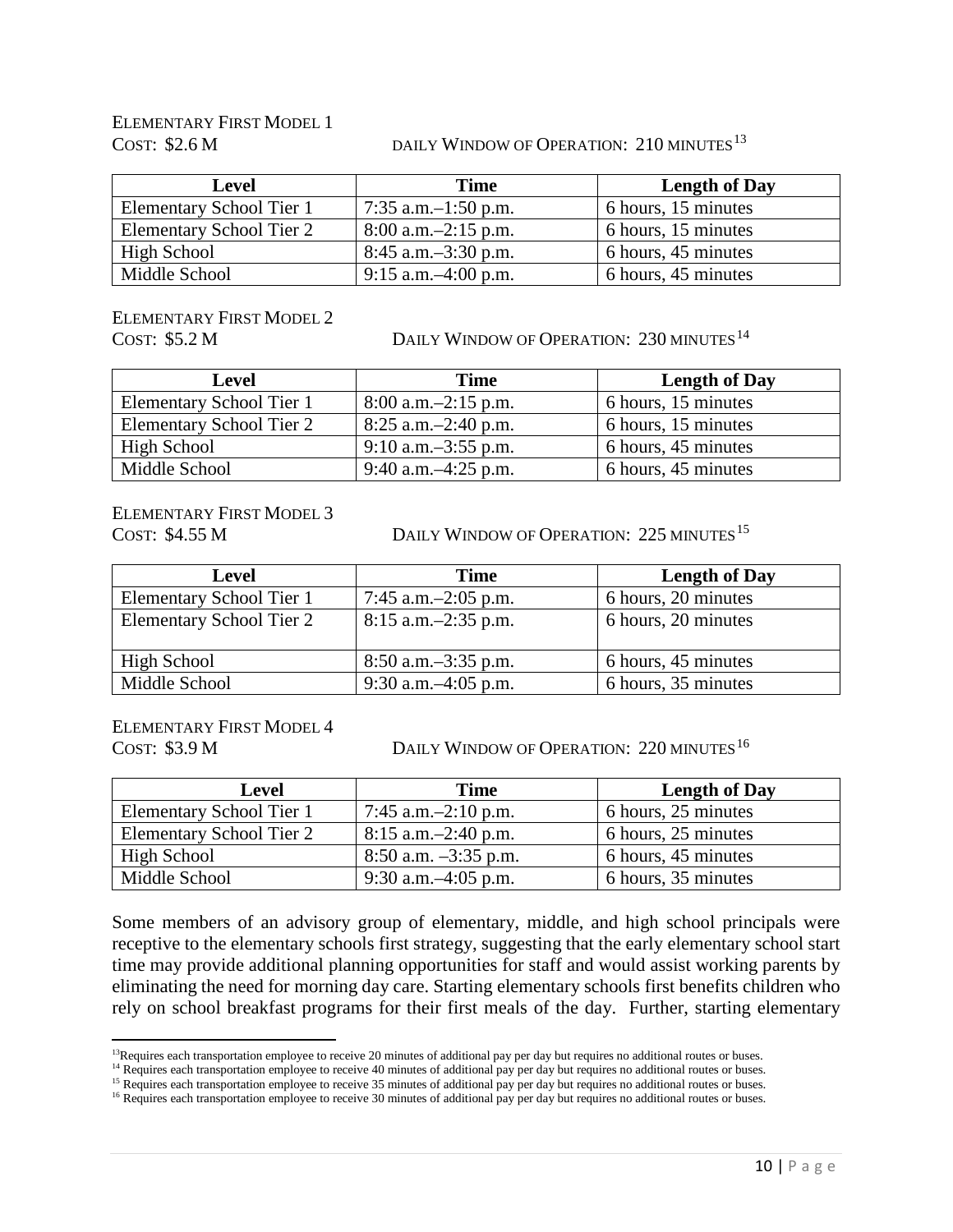schools first compresses the morning window of operation as short as possible in Models 1 and 2, while still keeping the elementary school day to 6 hours and 15 minutes.<sup>[17](#page-10-0)</sup> The MCPS elementary school day is among the shortest in Maryland,<sup>[18](#page-10-1)</sup> and public comments demonstrated that there is a portion of the MCPS elementary school community that prefers to keep it that way.

The later start time for middle and high schools better aligns with adolescent sleep cycles, and this later high school start time does not come at the expense of middle school students, whose sleep needs are similar. A later middle school dismissal addresses a concern expressed by some that middle school students without afternoon supervision can and do get into trouble.<sup>[19](#page-10-2)</sup>

Starting elementary schools first responds to comments from elementary school parents responding to the October 2013 recommendation that expressed support for elementary school schedules that allowed the following:

- Dismiss school early enough to allow elementary students to play outside during afternoon daylight hours (daylight availability after school also factored in comments about walking home from school or getting off the bus before dark); early dismissal times also were desirable for family time, homework completion, and the ability to participate in afterschool extracurricular activities (e.g., private lessons, language school, or religious classes).
- Eliminate the need for *both* before *and* after-school day care (e.g., start school early enough for working parents to drop off students on the way to work); several commenters reported that after-school child care was easier to arrange than before-school child care, and early start times were more compatible with the needs of working parents than later start times. However, eliminating or reducing the need for before-school child care may be offset by an increase in after-school child care costs if the elementary school day ends in the early afternoon.
- Do not significantly extend the elementary school day.

Research about optimal school start times for elementary students orsleep/wake patterns in healthy elementary-aged children is extremely limited. Available studies say that elementary students need between 10 and 11 hours of sleep per night, and for younger children, parents play an integral role in the child's sleep-wake cycle through enforced bedtimes. [20](#page-10-3) What determines that bell times are "too early" or "too late" for students between the ages of 5 and 11 or what constitutes the optimal length of the elementary school day is not documented in available research literature.<sup>[21](#page-10-4)</sup>

While this model might be most responsive to available sleep science about adolescents, concern was expressed about elementary school students waiting at bus stops in the early morning and the lack of after-school supervision for those elementary-age children currently cared for by older

<span id="page-10-0"></span> $17$  The October 2013 proposal shortened that window an additional 10 minutes, but required lengthening the elementary school day. The afternoon window of operation often is not the same as the morning window of operation. Under the current schedule, *end* times for the various school levels are about 30 minutes apart. It is not possible, however, for schools to consistently *start* and end 30 minutes apart because the elementary school day is not the same length as the middle and high school days.  $\overline{\phantom{a}}$ 

<span id="page-10-1"></span><sup>&</sup>lt;sup>18</sup> MCPS, Report of the 2013 Bell Times Work Group: Sleep Needs of Students, Scheduling Practices, and Options for Consideration, September 2013.

<span id="page-10-2"></span><sup>&</sup>lt;sup>19</sup> Law enforcement reports a spike in juvenile crime on weekdays between the hours of 2 and 4 p.m. Source: Federal Bureau of Investigations statistics reported in Changing Bell Times: Report of the Bell Times Work Group, MCPS, January 1998, Attachment A, P.16.

<sup>20</sup> See Appendix D: Hanover Report, p. 30.

<span id="page-10-4"></span><span id="page-10-3"></span><sup>21</sup> See Appendix D: Hanover Report, p. 14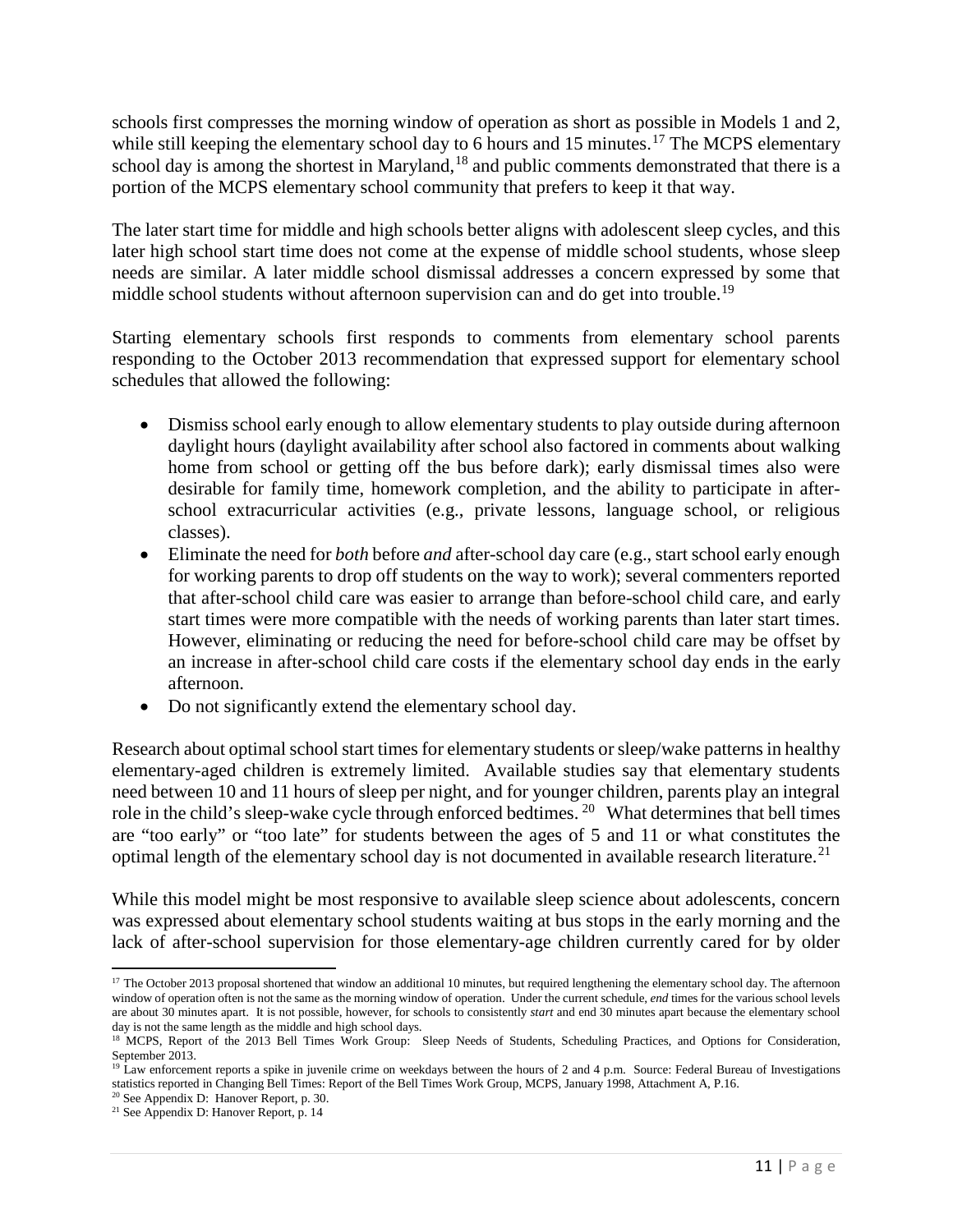siblings who would get home from school later under this model. The later high school release time complicates high school students' after-school activities. Further, the later start for middle school students raises the concern that students without sufficient morning supervision may have difficulty getting ready for school, making the bus, or getting to school on their own.

The middle school bell times in the October 2013 recommendation (7:45 a.m.) represented a 10 minute adjustment for students in Grades 6, 7, and 8. The feedback gathered during the period that followed the publication of the October 2013 recommendation suggested that middle school students, parents, and staff were receptive to that recommendation, in part, because the changes were modest and because parents and students anticipated benefiting from the later high school schedule in future years.

Significant changes to middle school start times are associated with the strategy of starting elementary schools first as it would put the middle school start times last. Starting middle schools last would represent a substantial difference in the middle school day (for both students and staff) and would require further input and development to address issues such as before-school breakfast programs and after-school extracurricular activities, which could possibly require shifting some before the start of the school day.

# **Modify October 2013 Recommendation**

In response to concerns about costs of the October 2013 recommendation and the length of the elementary school day, the October 2013 recommendation was modified to reduce costs and reduce the extension to the elementary school to no more than 10 minutes. The current schedule, the original October 2013 recommendation, and the two modified models follow:

| Level                    | <b>Time</b>              | <b>Length of Day</b> |
|--------------------------|--------------------------|----------------------|
| High School              | 7:25 a.m. $-2:10$ p.m.   | 6 hours, 45 minutes  |
| Middle School            | 7:55 a.m. $-2:40$ p.m.   | 6 hours, 45 minutes  |
| Elementary School Tier 1 | $8:50$ a.m. $-3:05$ p.m. | 6 hours, 15 minutes  |
| Elementary School Tier 2 | $9:15$ a.m. $-3:30$ p.m. | 6 hours, 15 minutes  |

CURRENT SCHEDULE DAILY WINDOW OF OPERATION: 190 MINUTES

SUPERINTENDENT'S ORIGINAL OCTOBER 2013 RECOMMENDED SCHEDULE

#### COST: APPROXIMATELY \$21 M

DAILY WINDOW OF OPERATION: 180 MINUTES<sup>[22](#page-11-0)</sup>

| <b>Level</b>             | <b>Time</b>              | <b>Length of Day</b> |
|--------------------------|--------------------------|----------------------|
| Middle School            | 7:45 a.m. $-2:30$ p.m.   | 6 hours, 45 minutes  |
| High School              | $8:15$ a.m. $-3:00$ p.m. | 6 hours, 45 minutes  |
| Elementary School Tier 1 | $8:50$ a.m. $-3:35$ p.m. | 6 hours, 45 minutes  |
| Elementary School Tier 2 | $9:15$ a.m. $-4:00$ p.m. | 6 hours, 45 minutes  |

<span id="page-11-0"></span> $^{22}$  Requires each transportation employee to receive 10 minutes less pay per day but required 190 additional routes or buses at an estimated cost of \$13 M per year including the savings from reducing transportation staff daily hours. l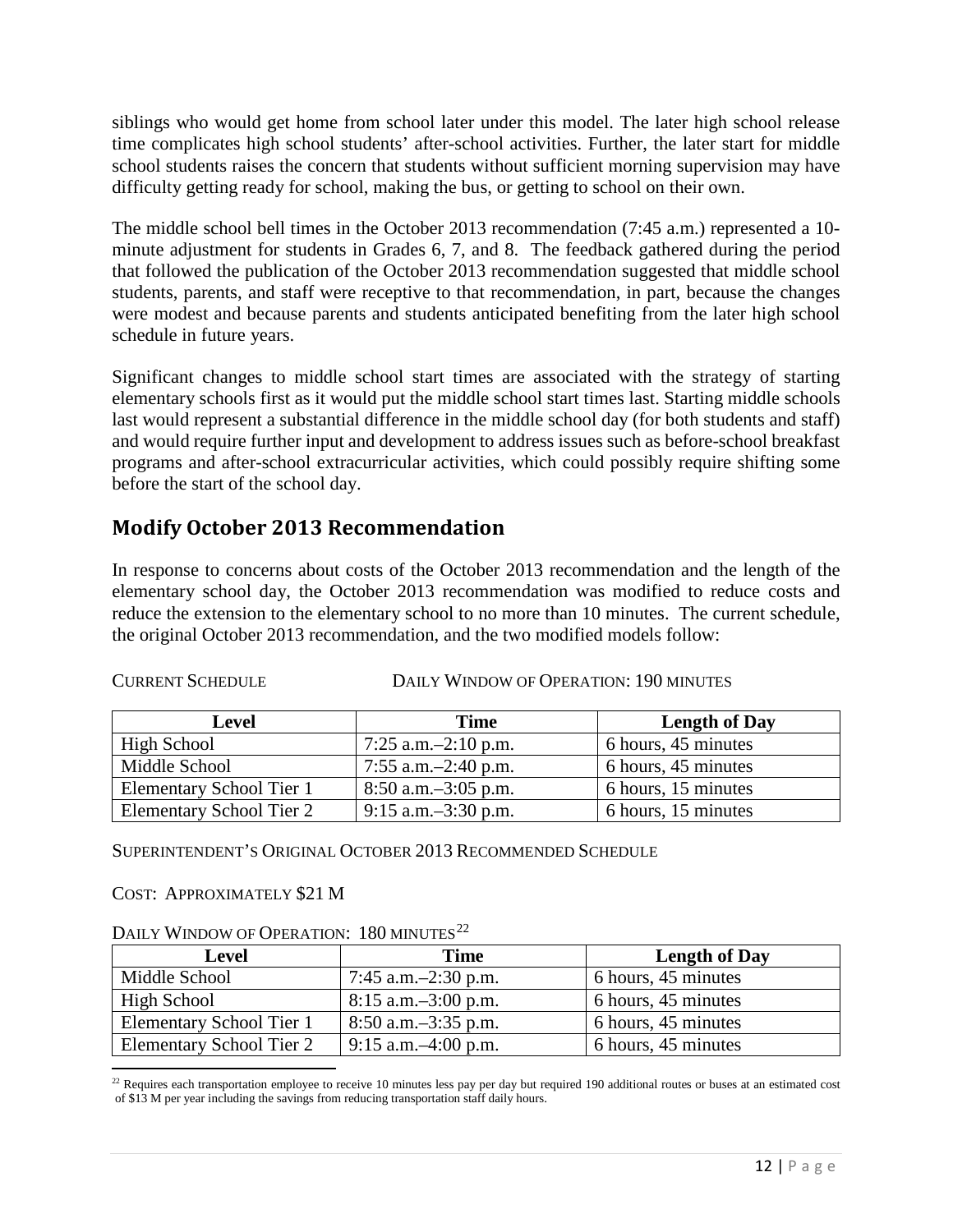#### SUPERINTENDENT'S RECOMMENDED SCHEDULE—MODIFIED MODEL 1

| COST: \$5.2 M            | DAILY WINDOW OF OPERATION: 230 MINUTES <sup>23</sup> |                      |
|--------------------------|------------------------------------------------------|----------------------|
| <b>Level</b>             | <b>Time</b>                                          | <b>Length of Day</b> |
| Middle School            | 7:35 a.m. $-2:20$ p.m.                               | 6 hours, 45 minutes  |
| <b>High School</b>       | $8:15$ a.m. $-3:00$ p.m.                             | 6 hours, 45 minutes  |
| Elementary School Tier 1 | $9:20$ a.m. $-3:35$ p.m.                             | 6 hours, 15 minutes  |
| Elementary School Tier 2 | 9:45 a.m. $-4:00$ p.m.                               | 6 hours, 15 minutes  |

SUPERINTENDENT'S RECOMMENDED SCHEDULE—MODIFIED MODEL 2

| COST: \$5.85 M                  | DAILY WINDOW OF OPERATION: 235 MINUTES <sup>24</sup> |                      |
|---------------------------------|------------------------------------------------------|----------------------|
| <b>Level</b>                    | <b>Time</b>                                          | <b>Length of Day</b> |
| Middle School                   | 7:30 a.m. $-2:00$ p.m.                               | 6 hours, 30 minutes  |
| Elementary School Tier 1        | $8:00$ a.m. $-2:25$ p.m.                             | 6 hours, 25 minutes  |
| High School                     | $8:45$ a.m. $-3:30$ p.m.                             | 6 hours, 45 minutes  |
| <b>Elementary School Tier 2</b> | 9:30 a.m. $-3:55$ p.m.                               | 6 hours, 25 minutes  |

Modified Model 1 retains the 8:15 a.m. start time for high schools that was considered desirable by 78 percent of parents and the order of opening proposed in the October 2013 recommendation. Under Model 1, the length of the elementary school day reverts to the current 6 hours and 15 minutes in response to concerns expressed by elementary school parents and staff. [25](#page-12-2)

The middle school day is 20 minutes earlier than the current school day under Modified Model 1, and the 7:30 a.m. middle school start time in Modified Model 2 is 25 minutes earlier than the current start time. Modified Model 2 requires modest adjustments to the length of the middle school and elementary school days. It works from a transportation perspective. However, the 8:45 a.m. high school start time interjected between the first and second tier elementary start times raises concerns about scheduling in-service training and other administrative meetings of elementary staff across the district and staff who split assignments between two schools (often on different schedules).

One factor contributing to the middle school student, parent, and staff support for the original October 2013 recommendation was the incremental, 10-minute adjustment from the current schedule. The 25-minute earlier shift in Modified Model 2 may raise concerns about the sleep needs for middle school students. Further, the early dismissal of middle schools creates the potential for more unsupervised time after school.

<span id="page-12-0"></span> $23$  Requires each transportation employee to receive 40 minutes of additional pay per day but requires no additional routes or buses.  $\overline{\phantom{a}}$ 

<span id="page-12-1"></span><sup>&</sup>lt;sup>24</sup> Requires each transportation employee to receive 45 minutes of additional pay per day but requires no additional routes or buses.

<span id="page-12-2"></span><sup>&</sup>lt;sup>25</sup> While the original October proposal left elementary school start times unchanged by extending the day 30 minutes, the 6 hours, 15 minutes elementary school day in the revised model requires delaying the elementary school start times by 30 minutes.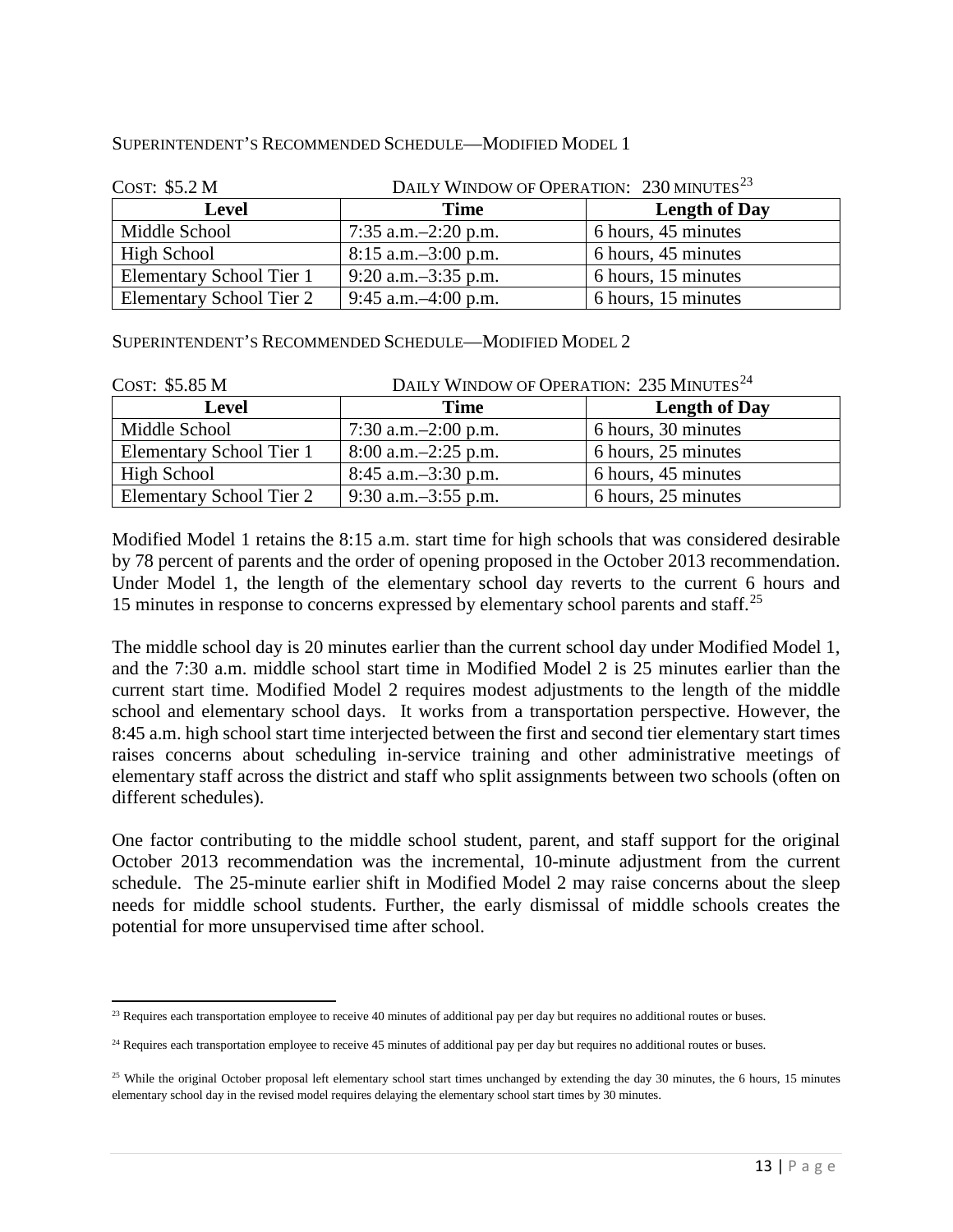Some of the feedback gathered during the public input phase to the October 2013 recommendation included concerns that the later elementary start times did not take advantage of the early morning period of time when younger students likely were alert and ready to learn. Late elementary start times also mean a late breakfast for those students receiving breakfast at school. This has the potential to impact more than 17,000 students.

# **"Split" the High School Day**

Board members requested more information about the possibility of a "split" high school day that allowed for two start times, leaving unchanged elementary and middle school start times and length of school day.

#### CURRENT SCHEDULE DAILY WINDOW OF OPERATION: 190 MINUTES

| <b>Level</b>             | <b>Time</b>              | <b>Length of Day</b> |
|--------------------------|--------------------------|----------------------|
| <b>High School</b>       | 7:25 a.m. $-2:10$ p.m.   | 6 hours, 45 minutes  |
| Middle School            | 7:55 a.m. $-2:40$ p.m.   | 6 hours, 45 minutes  |
| Elementary School Tier 1 | $8:50$ a.m. $-3:05$ p.m. | 6 hours, 15 minutes  |
| Elementary School Tier 2 | $9:15$ a.m. $-3:30$ p.m. | 6 hours, 15 minutes  |

#### SPLIT HIGH SCHOOL DAY

COST: TO BE DETERMINED DAILY WINDOW OF OPERATION:  $190$  MINUTES<sup>[26](#page-13-0)</sup>

| <b>Level</b>                             | <b>Time</b>              | <b>Length of Day</b> |
|------------------------------------------|--------------------------|----------------------|
| 1 <sup>st</sup> Period High School Start | 7:25 a.m. $-2:10$ p.m.   | 6 hours, 45 minutes  |
| 3 <sup>rd</sup> Period High School Start | $9:05$ a.m. $-3:50$ p.m. | 6 hours, 45 minutes  |
| No Transportation Provided               |                          |                      |
| Middle School                            | 7:55 a.m. $-2:40$ p.m.   | 6 hours, 45 minutes  |
| Elementary School Tier 1                 | $8:50$ a.m. $-3:05$ p.m. | 6 hours, 15 minutes  |
| <b>Elementary School Tier 2</b>          | $9:15$ a.m. $-3:30$ p.m. | 6 hours, 15 minutes  |

While two high school start times may appear to give high school students start time options, those options come at significant costs to course offerings, availability of teachers for individual student assistance, in addition to concerns about staffing, athletic programs, and equity. There are significant equity concerns with this option because transportation would be provided only one time—namely, at the early hour so students with less means or no personal transportation will still have to arrive at the earlier time. Students who have their own means and transportation will have an easier time getting to school if they elect the later start time. Some of the challenges to implementing a split high school day follow:

• *Students will have fewer opportunities to seek teacher assistance outside of class*. High school teachers often make themselves available for individual student assistance before

<span id="page-13-0"></span><sup>&</sup>lt;sup>26</sup> No transportation is provided for the second high school start time under this option; therefore, no transportation costs are shown. Costs for school staffing and other supporting elements to be determined.  $\overline{\phantom{a}}$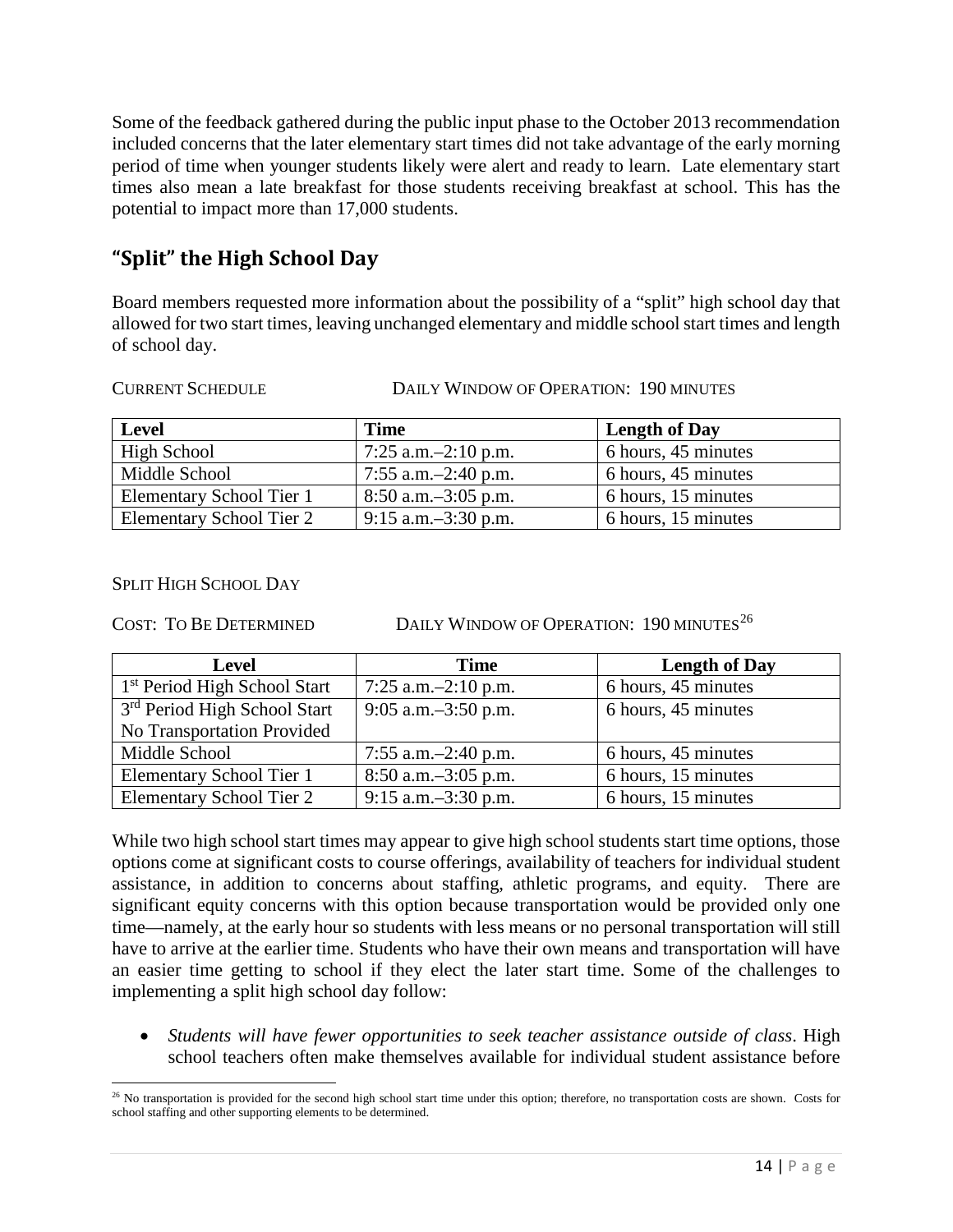school, after school, or during their lunch hours. This works well when students and teachers have a common lunch period, for those teachers who voluntarily give up their lunch hours. But for those students who are in class during teacher lunch periods, beforeor after-school teacher availability becomes very important. Under the proposed split model, staggered student and teacher start and end times create the likelihood that there will be no time before/after school or during lunch that a student may be able to obtain assistance from a particular teacher.

- *Course offerings will be reduced*. "Singleton" courses are those offered only once a day, typically specialty elective courses or Advanced Placement (AP) courses. The number of times a high school course is offered during the day is driven by the number of students who want or need to take each course, and when there are not enough students to schedule a course, the course is not offered at the school. When creating a master high school schedule, high schools strategically spread out singletons across the seven periods so that students desiring one or more singletons have greater chances of being able to fit them into their schedules. With some students starting school later than others, the scheduling of singletons would be limited to classes in the middle of the day to ensure each student who wants to take a course can. With fewer periods to schedule classes that are offered only once during a day, course availability for students, especially juniors and seniors, will be reduced, and students may not have the ability to schedule desired or needed singleton classes.
- *This may not be an option for International Baccalaureate (IB) and magnet programs*. Singleton courses are common in these programs.
- *Increased staffing may be required for some courses*. Students in special self-contained programs including Multidisciplinary Educational Training and Support (METS) and special education are scheduled in a small group for the majority of the school day. If some students in the program choose to start later while others start earlier, the program will need to be double staffed to ensure there is appropriate staffing throughout the day. Because these are very low ratios (sometimes as low as 6 students to 1 teacher and 2 paraeducators), there could be time when there are only 1 or 2 students.

The split schedule raises several challenges related to the athletic program, which include the following:

- Start times for many sports—tennis, baseball, softball, cross country, and golf would need to remain the same (3:30 p.m.) due to daylight constraints. This option would cause late shift students to miss an inordinate amount of classroom instruction.
- Coaches assume multiple roles in the school building, including serving as academic mentors to student athletes. This role involves time at lunch and before and after school to allow for coaches to meet with student athletes and teachers. Also, many coaches supervise a study hall and/or academic intervention programs for student athletes. This support would be difficult to implement under the "split" model because the schedules of coaches would not be in concert with the schedules for some/many student athletes.
- The "split" schedule would impact the availability of facilities for practices and contests both indoor and outdoor. Swimming pools, non-MCPS fields and facilities, golf courses,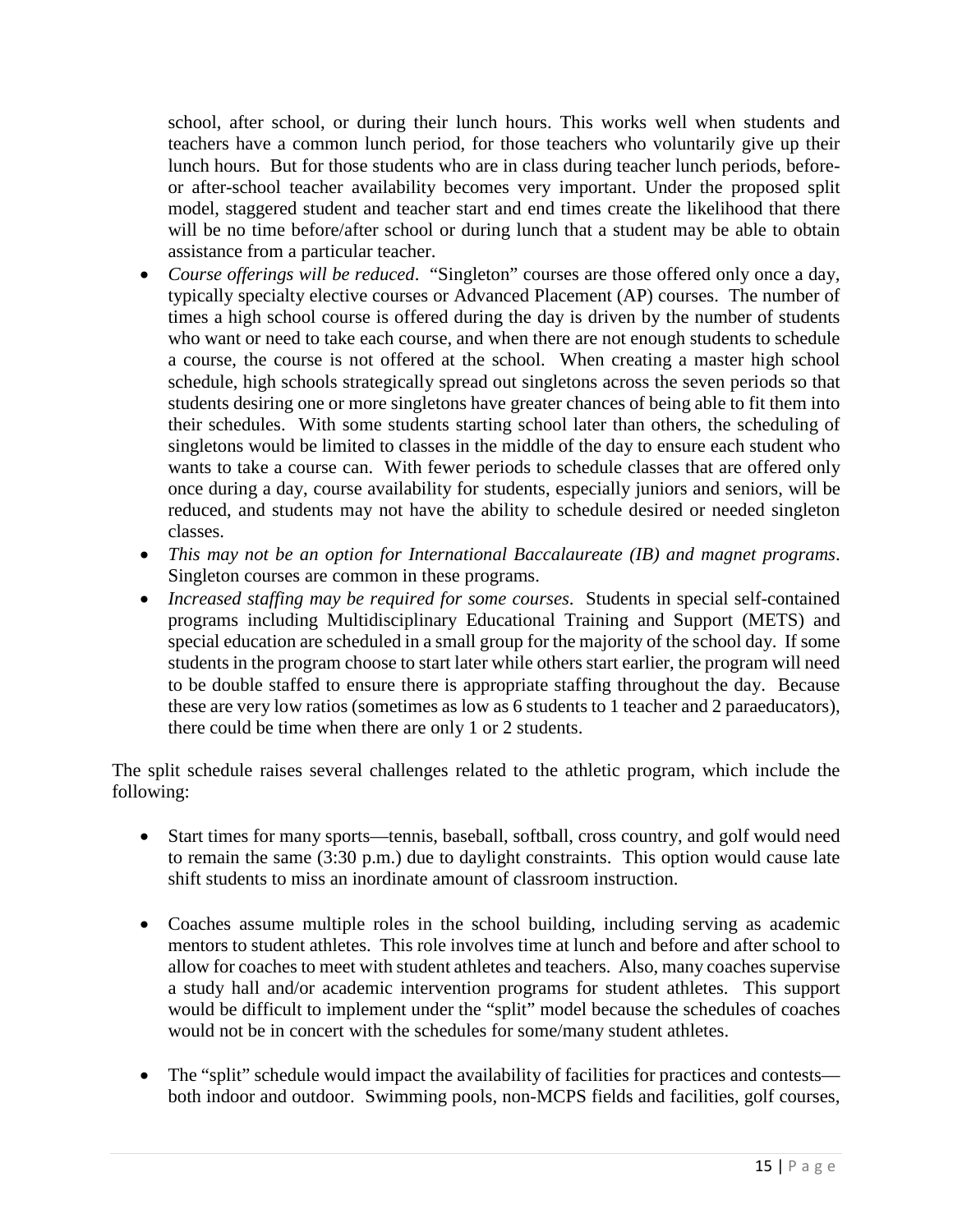and park facilities often are used by community members during evening hours. Schools would have a much more difficult time procuring these types of public facilities if the start time for practices is moved to a later time. The later that practices start and end, the greater the potential for conflict with community groups.

# **Leave Bell Times Unchanged**

Another possible choice for the Board to consider is to leave bell times unchanged and provide other options for students. For example, some modifications could include making abbreviated school schedules more readily available to high school students.

Abbreviated schedules are currently an option for high school students and are used for a variety of reasons, including allowing students to leave early for internships or jobs and accommodating students who require a shorter schedule for medical or other reasons. For example, at one MCPS high school, more than 100 students have been granted abbreviated schedules during the 2014– 2015 school year to participate in Career and Technology Education (CTE) internships such as child development.

Abbreviated schedules are typically not possible for students in IB or magnet programs because of course scheduling constraints, nor are they typically approved for freshmen or sophomores before they have had the opportunity to obtain sufficient credits to complete high school graduation requirements within four years. Transportation is not provided for students arriving late or departing early, making abbreviated schedules viable only for students who can provide their own transportation. Further, the availability and procedures for obtaining an abbreviated schedule are not widely known among parents/students, so the number of students seeking such schedules is limited.

Another strategy that could allow high school students to start later is to expand the use of online courses. MCPS currently offers few online courses, and most students using online courses to obtain credit are registered with other course providers, such as universities or other vendors.

Emerging best practices show that not all students can successfully complete online courses independently. One reason some students struggle with independent online courses is lack of student maturity. More success has been demonstrated with a hybrid model that includes periodic check-ins providing in-person teacher supervision, but hybrid models would have potential for additional cost implications. Another difficulty is that online versions of introductory courses can leave students ill-prepared for subsequent courses if all core material is not covered or addressed in a manner compatible with upper level courses. Therefore, online courses tend to be most appropriate for elective credit or to accommodate specialized student interests in subjects that will not have a direct bearing on subsequent courses, another reason they are typically not taken by freshmen and sophomores. Inequity is a concern for students without convenient access to computers and Internet access. As with abbreviated schedules, transportation is not provided for students arriving late or departing early.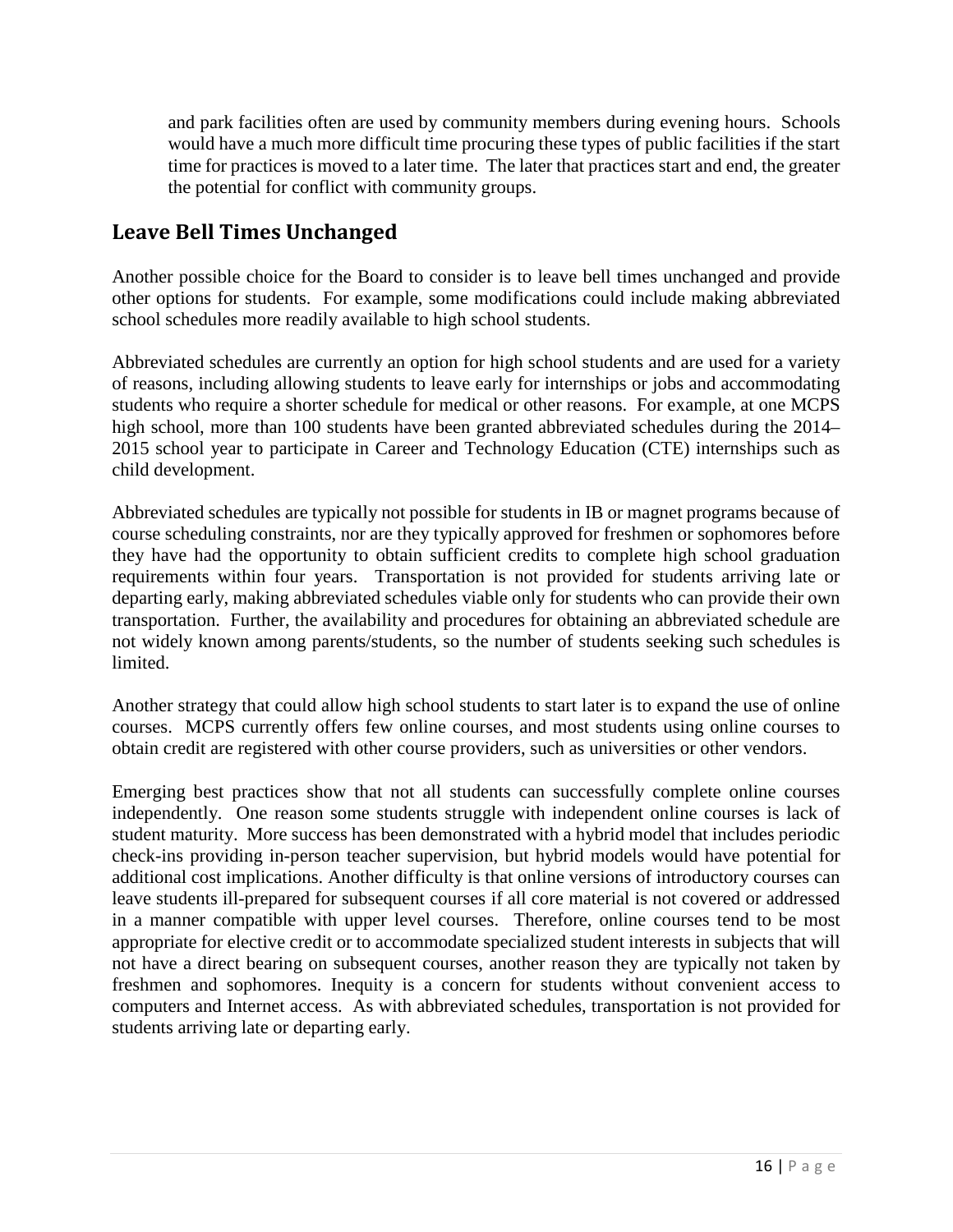# **Fairfax County Public Schools Proposal**

On October 23, 2014, the Fairfax County, Virginia Board of Education approved a revised bell time schedule to take effect in the 2015–2016 school year, as follows:

| <b>Level</b>             | <b>Time</b>                         | <b>Length of Day</b>  |
|--------------------------|-------------------------------------|-----------------------|
| Middle School            | 7:30 a.m. $-2:15$ p.m.              | 6 hours, 45 minutes   |
| High School (varies)     | $8:00$ a.m. $-2:45$ p.m. (earliest) | 6 hours, $45$ minutes |
|                          | $8:10$ a.m. $-2:55$ p.m. (latest)   |                       |
| <b>Elementary School</b> | $8:00$ a.m. $-2:45$ p.m. (earliest) | 6 hours, 45 minutes   |
| $(varies)^{27}$          | 9:20 a.m. $-4:05$ p.m. (latest)     |                       |

FAIRFAX COUNTY PUBLIC SCHOOLS REVISED SCHEDULE—EFFECTIVE 2015–2016

As described above, the formula for transporting a large number of students in the most costeffective manner possible is to reuse a bus fleet as many times as possible over the longest possible window of time, and still maintain acceptable start and end times for schools at all levels. Since 1993, and during intervening years of severe budget shortages, MCPS has refined their formula to create the safest, most cost-effective, and efficient transportation service possible for a school system that transports 100,000 students daily. Costs increase when the window of operation is reduced.

Under both the 2015–2016 FCPS revised schedule and the MCPS October 2013 recommendation, middle schools open first, followed by high schools. The morning window of operation for FCPS was reduced by 10 minutes from two hours to one hour, 50 minutes. One of the key differences between MCPS and FCPS operations was that the current MCPS morning window of operation (one hour, 50 minutes) was already shorter than the current FCPS window, and the MCPS October 2013 recommendation shortened it by an additional 20 minutes.

| <b>MCPS CURRENT</b>      |                                 | MCPS 2013 RECOMMENDATION                          |
|--------------------------|---------------------------------|---------------------------------------------------|
| Earliest a.m.            | $7:25$ a.m. (high school)       | 7:45 a.m. (middle school)                         |
| Latest a.m.              | $9:15$ a.m. (elementary tier 2) | $\frac{9:15 \text{ a.m.}}{2}$ (elementary tier 2) |
| A.M. Window of Operation | 1 hour, 50 minutes              | 1 hour, 30 minutes                                |

| <b>FCPS CURRENT</b>      |                           | FCPS 2015-2016            |
|--------------------------|---------------------------|---------------------------|
|                          |                           |                           |
| Earliest a.m.            | $7:20$ a.m. (high school) | 7:30 a.m. (middle school) |
| Latest a.m.              | $9:20$ a.m. (elementary)  | $9:20$ a.m. (elementary)  |
| A.M. Window of Operation | 2 hours                   | 1 hour 50 minutes         |

In MCPS, the October 2013 recommendation met with some elementary school parent and staff resistance to extending the elementary day to 6 hours and 45 minutes (30 additional minutes daily). In FCPS, the revised schedule to take effect in 2015–2016 is a five-minute adjustment from the 2014–2015 elementary school schedule (from 6 hours, 40 minutes to 6 hours, 45 minutes).

<span id="page-16-0"></span><sup>&</sup>lt;sup>27</sup> Variable start times are used by FCPS to maximize efficiency within geographic regions where traffic patterns vary. l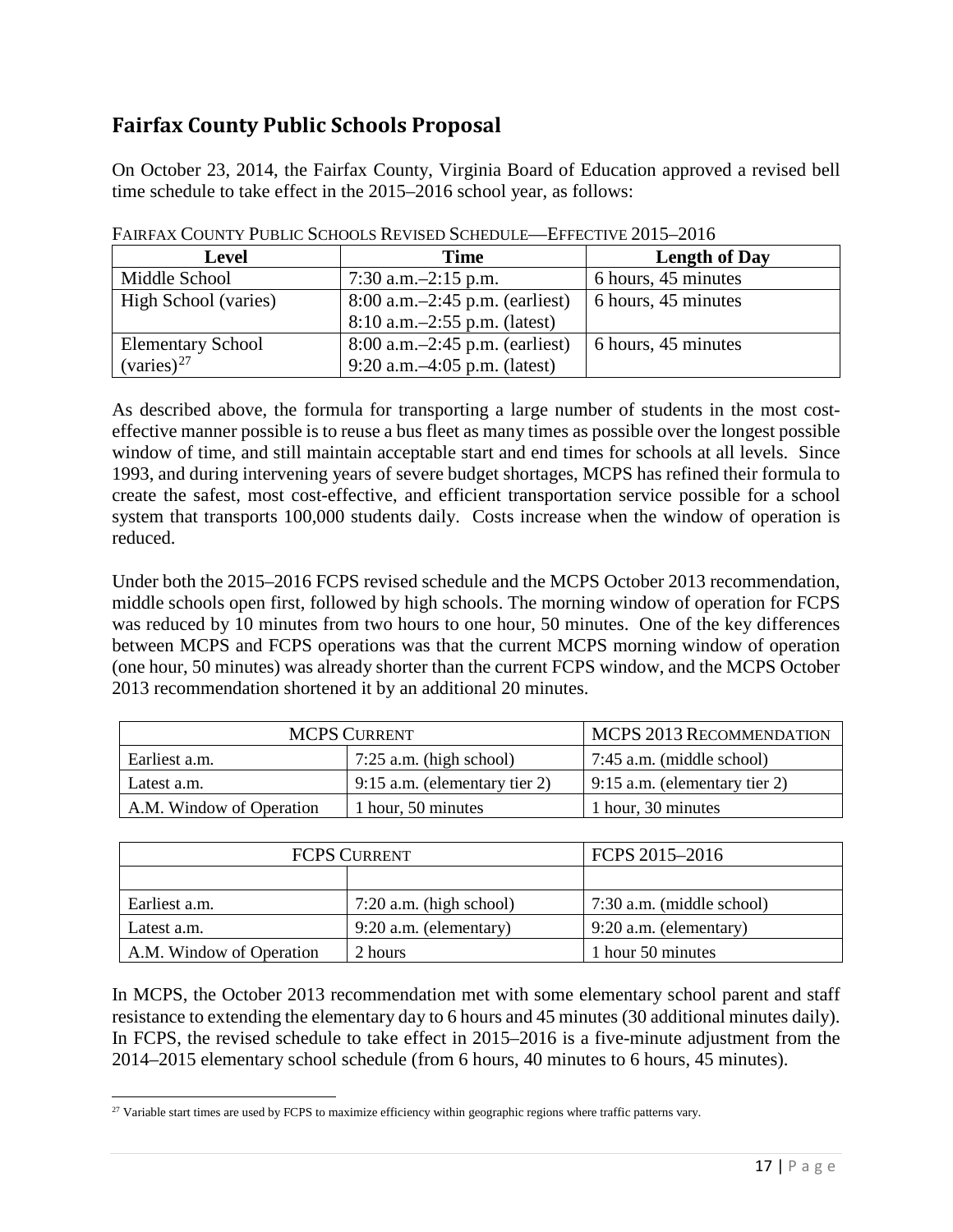Other differences in the two school districts, described below, impact the cost and public reception to proposals that are nearly identical. The FCPS plan to take effect in the 2015–2016 school year is estimated to cost an additional \$4.9 million and increase their fleet by 47 buses. The costs of the MCPS options presented in this report that increase the windows of operation incur additional costs because they require additional hours for transportation employees, but do not require additional buses.

#### *Longest Routes/Greatest Demand on Buses*

- In FCPS, putting middle school before high school gives *more* time for FCPS to complete the longest trip of the morning first.<sup>28</sup> First trips are able to start earlier because there are no preceding school drop offs restricting the time drivers may begin picking up students.
- In MCPS, the October 2013 proposal to put middle school before high school gave MCPS *less*  time to complete the longest trip of the morning (high school), creating a greater need for additional school buses because the high school runs were sandwiched between the middle school and first tier elementary runs.
- For MCPS to maintain a similar savings, high schools would have to continue to start before middle schools without a preceding school to restrict when drivers may begin picking up students or provide additional time to complete high school runs within the schedule.

#### *Earliest Start Time*

For MCPS, the 7:45 a.m. middle school start time in the October 2013 recommendation was a 10 minute adjustment for students in Grades 6, 7, and 8. For FCPS, the new 7:30 a.m. start time will be an adjustment of between 5 minutes later to 35 minutes earlier, depending on the school, as FCPS middle schools currently start between 7:25 or 8:05 a.m. for Grades 7 and 8 (Grade 6 in FCPS is in elementary school in all cases but one).

#### *Latest End Time*

For MCPS, the 4:00 end time for Tier 2 elementary schools in the MCPS October 2013 recommendation was 30 minutes later than the current schedule but still 5 minutes earlier than the latest end time for FCPS elementary schools.

## **Research Update**

 $\overline{\phantom{a}}$ 

An independent review of available research literature was requested to examine the sleep needs of elementary school students, with a particular interest in the pattern of waking and falling asleep associated with time of day and the relationship between sleep and various elementary student

<span id="page-17-0"></span><sup>&</sup>lt;sup>28</sup> FCPS and MCPS have about the same number of high schools. However, FCPS middle schools are comprised of Grades 7 and 8, with one exception that has Grades 6 through 8. FCPS has fewer middle schools than high schools making the middle school areas larger and routes longer From a route design and scheduling perspective, this means that FCPS middle school routes take longer than their high school routes and are FCPS' longest bus runs of the day. Conversely, MCPS has many fewer high schools than middle schools (26—including the Thomas Edison High School of Technology—compared to 38), making the high school routes the longest MCPS routes of the day. So while the FCPS bell schedule, like the MCPS October 2013 proposal, starts middle schools before high schools, this impacts each school district differently.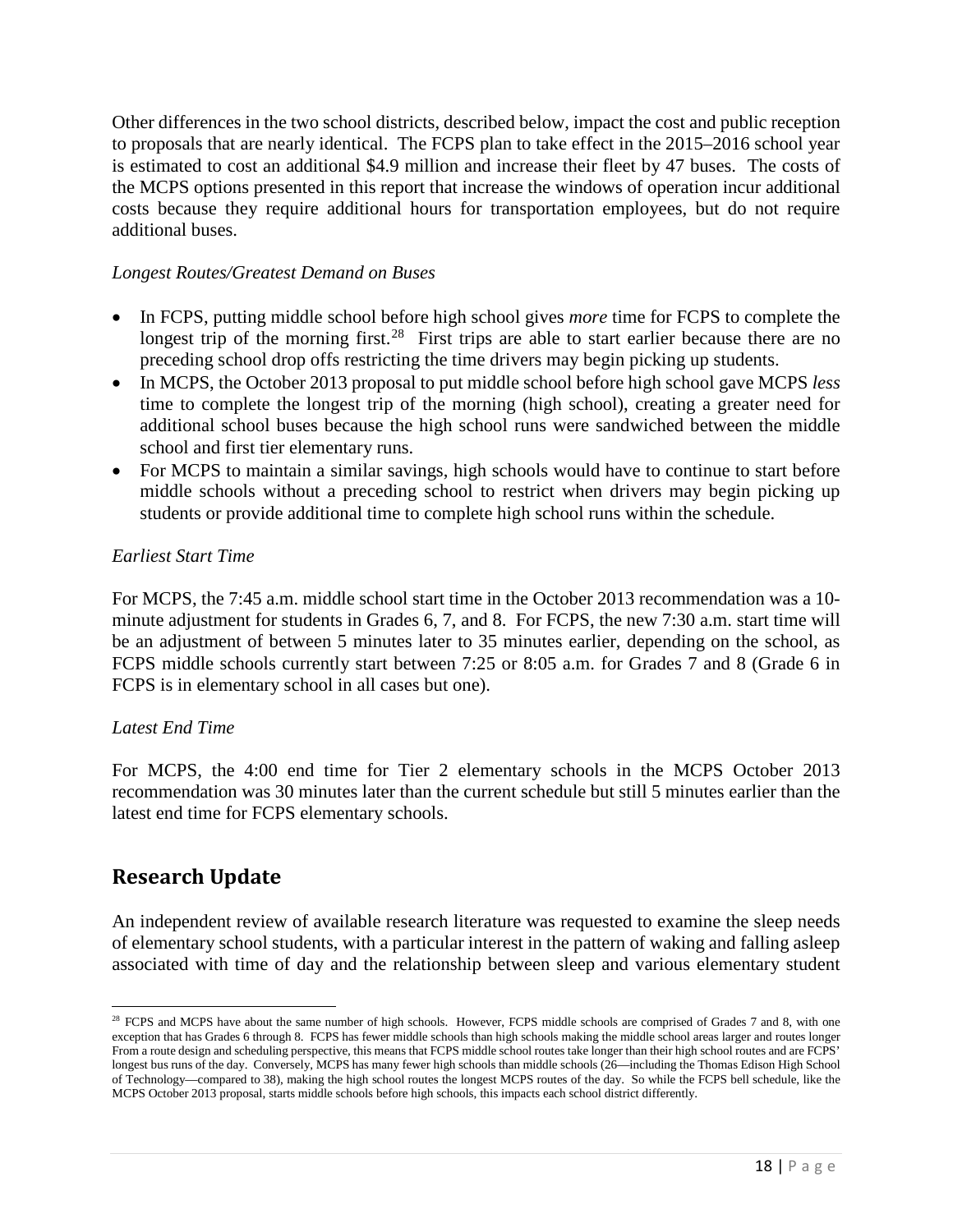outcomes. The independent review by Hanover Research also updated available sleep research on adolescents (middle and high school students) presented in earlier MCPS bell time reports.

Some elementary parents and staff responding to the October 2013 recommendation expressed concern that the research presented in support of later high school start times focused only on the sleep needs of adolescents (particularly high school students) and not on elementary students. An independent review of the research showed that there was little available comparable research on elementary students. While the independent reviewers were able to locate findings on how much sleep elementary students need and how sleep deprivation affects functioning, there was not a comparable body of research on the circadian rhythms of elementary students.

The findings on elementary school students were as follows:

- *Sleep/wake patterns*: Information about sleep/wake patterns in healthy elementary-aged children is extremely limited. For younger children, parents often play an integral role in the child's sleep-wake cycle through enforced bedtimes. While children younger than 6 years of age typically require daytime naps as well as a long nighttime session, sleep typically becomes consolidated into a single nighttime session when children reach the age of 6 or 7. A finding that preadolescents are found to have early morning preferences, as compared to older children, is based on a study of Grade 6 girls that showed more mature girls favored later hours while less mature girls favored earlier hours.
- *Duration*: Elementary school students (ages 5 to 12 years) require 10 to 11 hours of sleep per night. Students' activities, in addition to enforced bedtimes mentioned above, also affect the amount and quality of sleep. For example, increasing academic demands from school, sports and extracurricular commitments, and use of television, computers, and other devices can disrupt sleep and cause students to go to bed later.
- *Deprivation*: The limited studies that are available indicate that a lack of sleep has a negative impact on elementary-aged children. The cognitive performance of young children is adversely affected by reductions in sleep. Additionally, long-term physical health measures of children, such as obesity rates, were found to be associated with inadequate amounts of sleep.

The Hanover Report also reexamined the available research literature on high school start times. Hanover looked at research released since 2013 and confirmed the key findings of the earlier report that there are health and safety benefits associated with later high school start times. However, Hanover concluded that there is no conclusive evidence that demonstrates that later high school start times result in improved academic achievement for students. The updated review of the literature reiterates that in the teenage population, getting enough sleep helps increase important brain functions vital to the learning process and contributes to lower automobile crash rates, lower rates of obesity, and decreased incidences of depression.

# **Conclusion**

The purpose of this report was to describe potential strategies to adjust the MCPS bell times schedule within the cost parameters set by the Board. All of the strategies described above were considered to meet the objective of starting high schools later to allow high school students more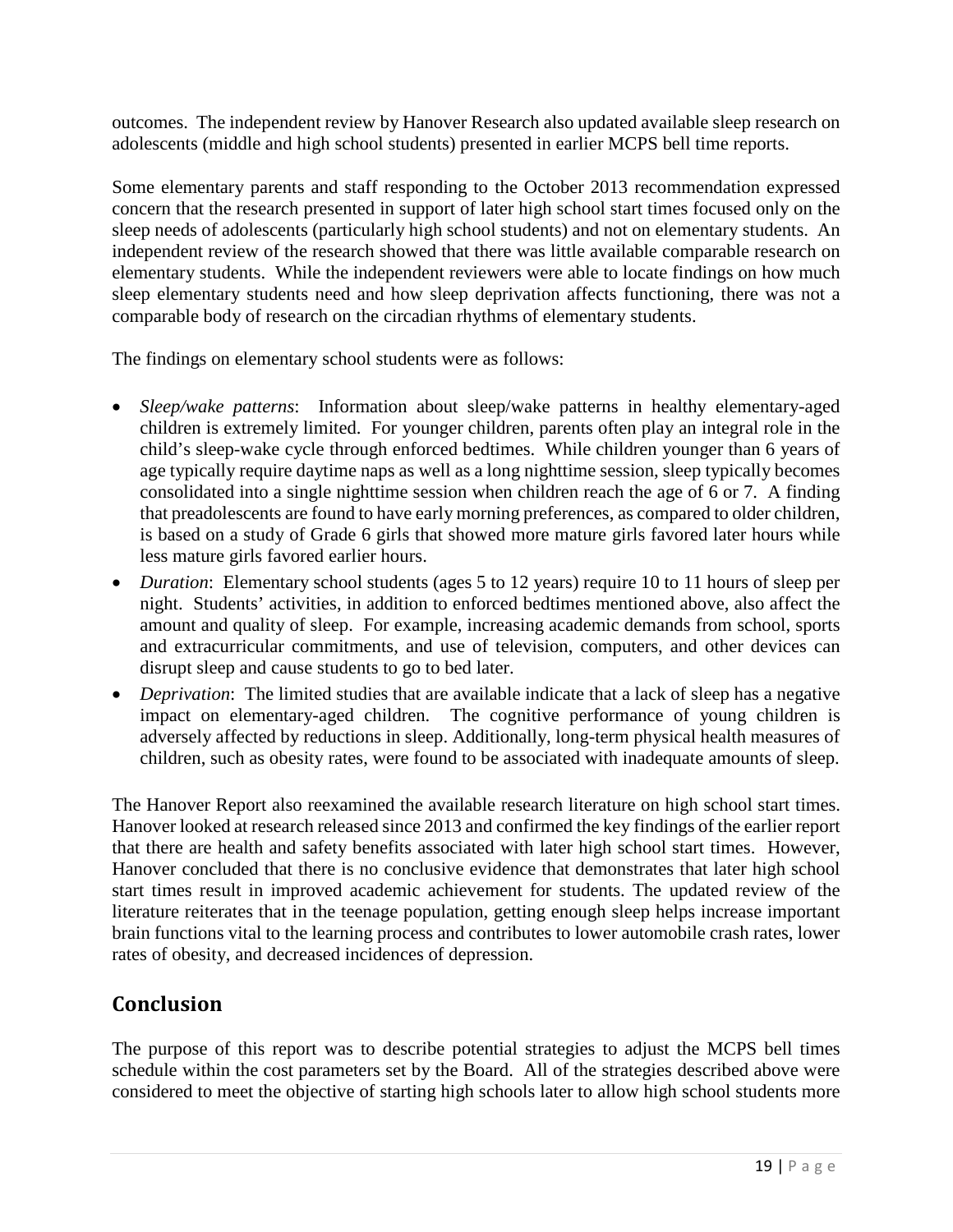time to sleep. The options and discussion included provide a range of possibilities that are cost effective and provide the potential opportunity for increasing sleep for high school students.

Almost every strategy impacts the elementary school and middle school schedules, either by moving start times earlier or later, or by changing the times when elementary and middle school students can participate in accelerated courses at middle and high schools, respectively. The various start and end times proposed for elementary schools are a change from current operations but within the range of customary scheduling options utilized by neighboring school districts.

The issue of changing bell times remains a complex one. While the available research indicates there are benefits of a later start time for high school students, implementing such a change presents challenges. Each option included in this report includes myriad advantages and disadvantages for students, staff, and parents that need to be weighed and considered.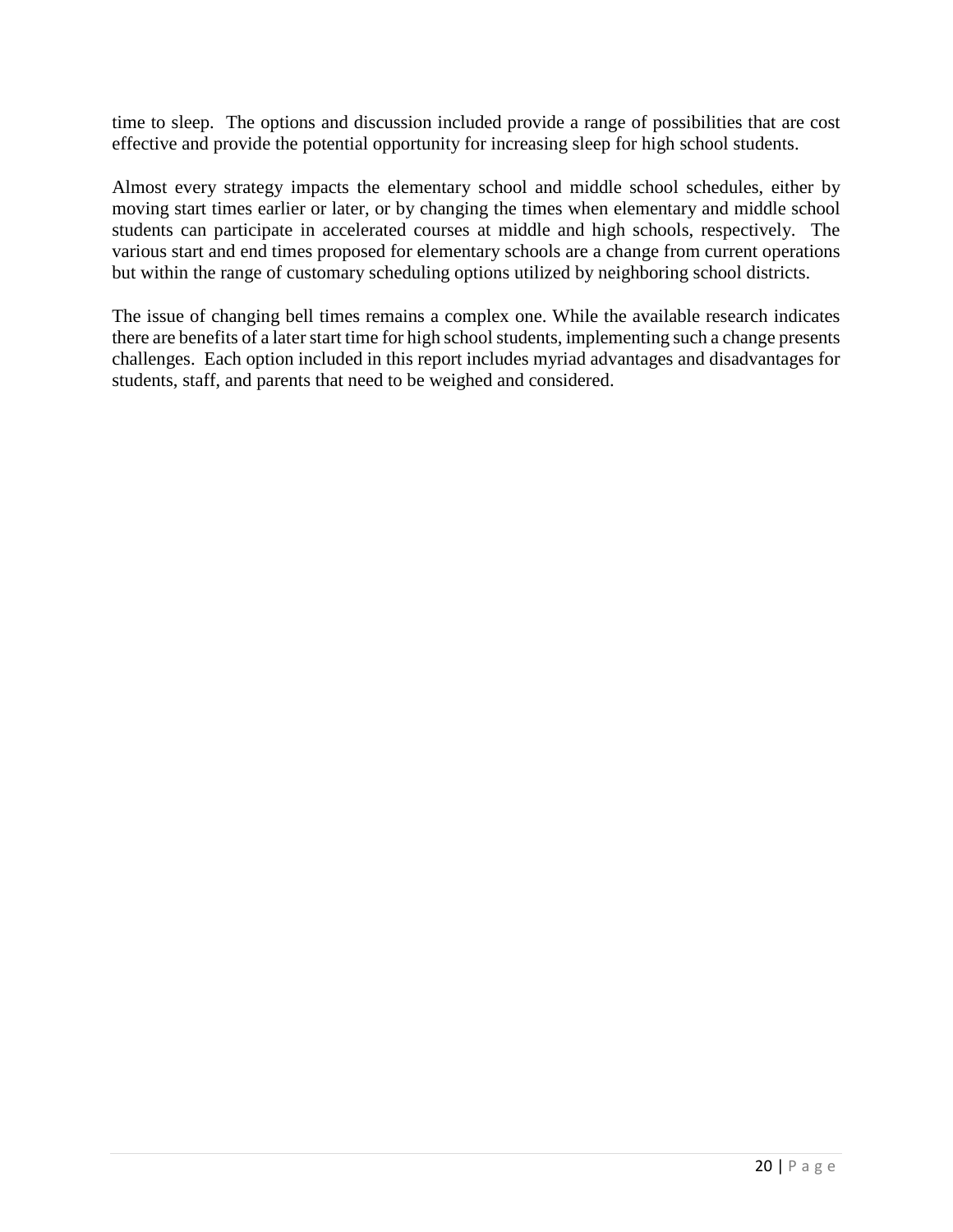# **Appendices**

# **Appendix A**

#### **Options for Anne Arundel County**

The Anne Arundel County Public Schools School Start Times Task Force developed four bell schedule options that were presented to the Anne Arundel County Board of Education in October 2014. These options were then disseminated to the public for feedback and further discussion:

- **Option A: High schools begin at 8:30 a.m.**; middle schools begin at 9:30 a.m. and elementary schools begin between 7:50 and 9:15 a.m.
- **Option B: High schools begin at 9:15 a.m.**; middle schools begin between 8:20 and 8:30 a.m. (with one middle school beginning at 9:00 a.m.); and elementary schools begin between 7:40 and 9:15 a.m.
- **Option C: All schools shift 30 minutes later** than current start times.
- **Option D: All schools shift 30 minutes later** than current start times **with a late-start hybrid learning option** for some high school students.

## **Appendix B**

**Cost Implications for Bell Times Modification Strategies**

| <b>Strategy</b>                             | <b>Model</b>       | Cost                         |
|---------------------------------------------|--------------------|------------------------------|
| <b>CURRENT BELL SCHEDULE</b>                |                    |                              |
|                                             | $+20$ MINUTES      | <b>COST NEUTRAL</b>          |
|                                             | $+35$ MINUTES      | <b>COST NEUTRAL</b>          |
| <b>ELEMENTARY FIRST</b>                     |                    |                              |
|                                             | MODEL 1            | \$2.6 <sub>M</sub>           |
|                                             | MODEL <sub>2</sub> | \$5.2 M                      |
|                                             | MODEL <sub>3</sub> | \$4.55 M                     |
|                                             | MODEL <sub>4</sub> | \$3.9 M                      |
| SUPERINTENDENT'S PROPOSED SCHEDULE MODIFIED |                    |                              |
|                                             | MODEL 1            | \$5.2 M                      |
|                                             | MODEL <sub>2</sub> | \$5.85 M                     |
| "SPLIT" HIGH SCHOOL SCHEDULE                |                    |                              |
|                                             |                    | <b>COST TO BE DETERMINED</b> |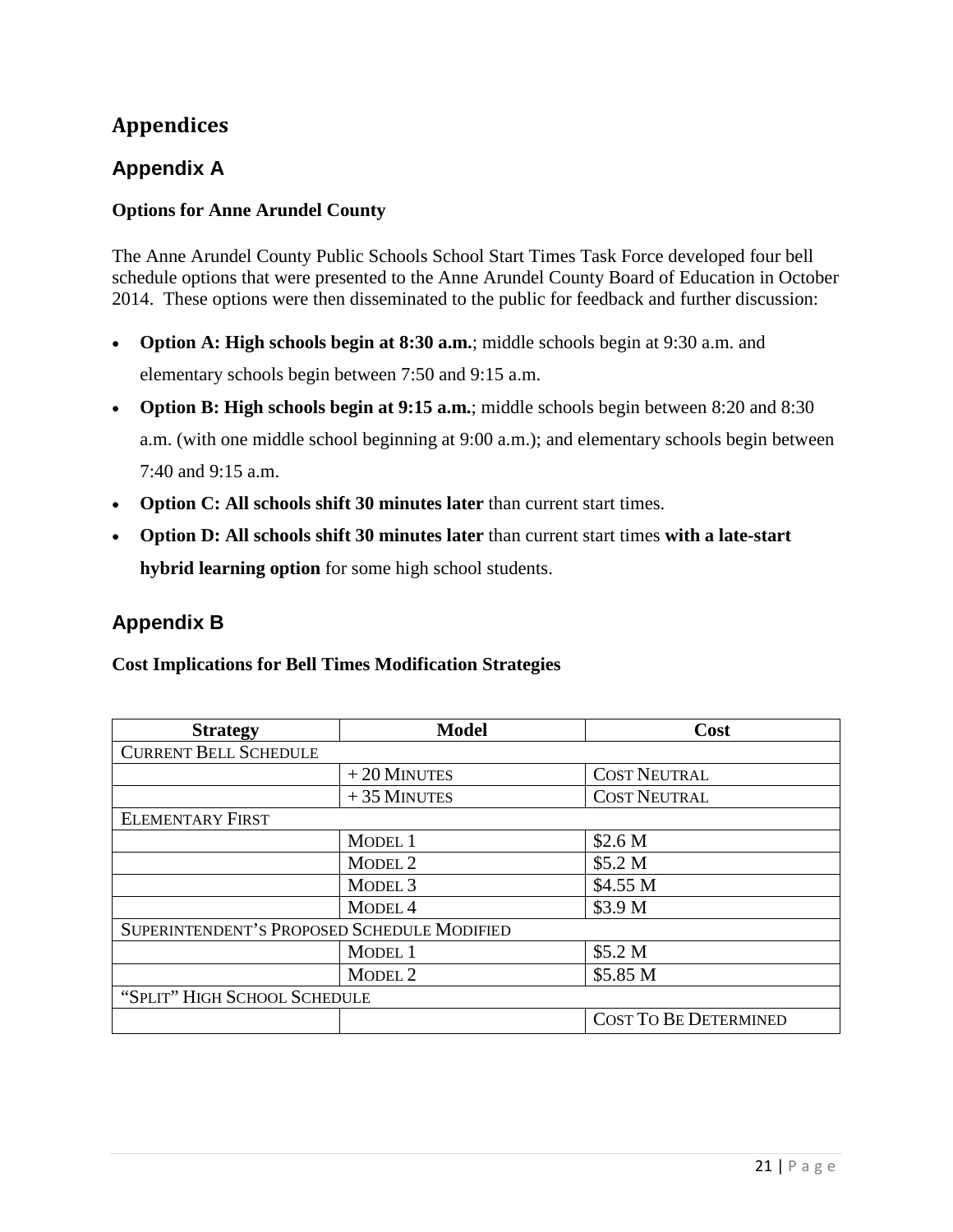# **Appendix C**

**Executive Summary: Study of Safe and Healthy School Hours for Maryland Public Schools**